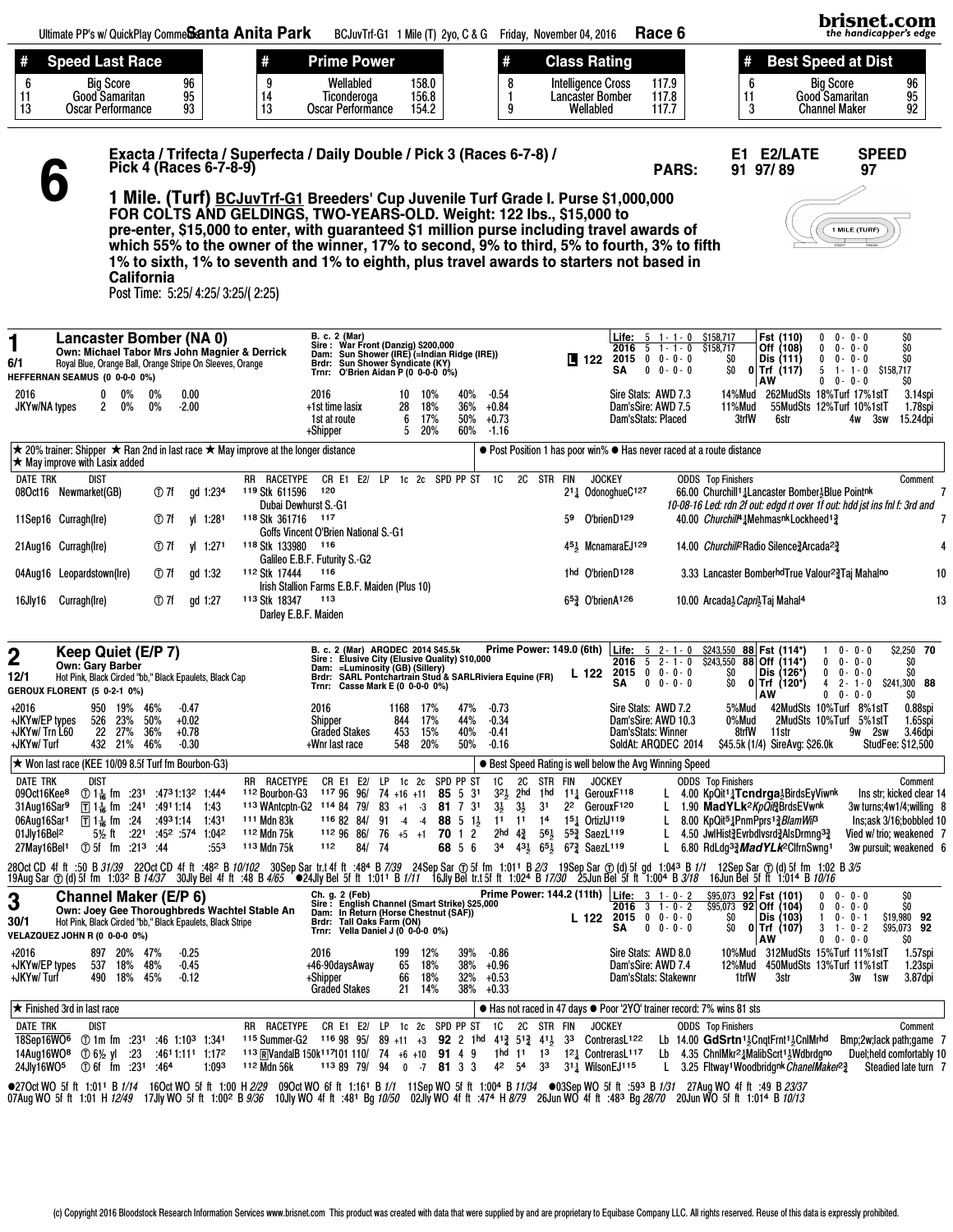|                                                                                           |                                                                              |                                          |                                           |                           |                                                                                                                                                                                              |                                                                      | Ultimate PP's w/ QuickPlay Comme <b>Santa Anita Park</b>                                                                                                                                                                                                                                                                                                                                                                               |                                      |                                  |                                      | BCJuvTrf-G1 1 Mile (T) 2yo, C & G Friday, November 04, 2016                                                                                                                                                                                                                                                         |                          |                                                                   |                                  |                 |                                                                                                     |                                                                                                                                                                                     | Race 6                            |                                                                         |                                                                                                                                                                                                                                                                 |                                                       | brisnet.com<br>the handicapper's edge<br>E1 E2 / Late SPD<br>91 97 / 89 97 |                                                                                             |
|-------------------------------------------------------------------------------------------|------------------------------------------------------------------------------|------------------------------------------|-------------------------------------------|---------------------------|----------------------------------------------------------------------------------------------------------------------------------------------------------------------------------------------|----------------------------------------------------------------------|----------------------------------------------------------------------------------------------------------------------------------------------------------------------------------------------------------------------------------------------------------------------------------------------------------------------------------------------------------------------------------------------------------------------------------------|--------------------------------------|----------------------------------|--------------------------------------|---------------------------------------------------------------------------------------------------------------------------------------------------------------------------------------------------------------------------------------------------------------------------------------------------------------------|--------------------------|-------------------------------------------------------------------|----------------------------------|-----------------|-----------------------------------------------------------------------------------------------------|-------------------------------------------------------------------------------------------------------------------------------------------------------------------------------------|-----------------------------------|-------------------------------------------------------------------------|-----------------------------------------------------------------------------------------------------------------------------------------------------------------------------------------------------------------------------------------------------------------|-------------------------------------------------------|----------------------------------------------------------------------------|---------------------------------------------------------------------------------------------|
| 4<br>15/1<br>ORTIZ, JR. IRAD (2 0-0-1 0%)                                                 |                                                                              |                                          |                                           |                           | <b>Favorable Outcome (P 6)</b>                                                                                                                                                               | White, Red Braces And "ks," White And Red Halved Sleeves,            | Own: Klaravich Stables Inc & William H Lawren                                                                                                                                                                                                                                                                                                                                                                                          | Trnr:                                | Brdr: Charles T Matses (KY)      |                                      | Ch. c. 2 (May) OBSMAR 2016 \$300k<br>Sire: Flatter (A.P. Indy) \$30,000<br>Dam: Shananies Song (Eltish)<br>Brown Chad C (0 0-0-0 0%)                                                                                                                                                                                |                          |                                                                   |                                  |                 | L 122                                                                                               | Prime Power: 149.1 (5th)   Life: 2 1 - 0 - 1<br>2016<br>$2015$ 0 0 - 0 - 0<br>SΑ                                                                                                    | $2$ 1 - 0 - 1<br>$0 \t 0 - 0 - 0$ | \$99,800 96 Fst (107)<br>$\frac{1}{599,800}$ 96 Off (108)<br>ŞO.<br>SO. | Dis (107)<br>$0$   Trf (106)<br>AW                                                                                                                                                                                                                              | $\mathbf{2}$<br>0<br>0<br>$\mathbf 0$<br>$\mathbf{0}$ | $1 - 0 - 1$<br>$0 - 0 - 0$<br>$0 - 0 - 0$<br>$0 - 0 - 0$<br>$0 - 0 - 0$    | \$99,800 96<br>\$O<br>\$O<br>\$O<br>\$O                                                     |
| +2016<br>+JKYw/ P types<br>+JKYw/ Trn L60<br>JKYw/Turf                                    |                                                                              | 1291 21%<br>642 24%<br>33                | 18%<br>475 17%                            | 54%<br>60%<br>61%<br>49%  | $-0.37$<br>$-0.05$<br>$-1.17$<br>$-0.59$                                                                                                                                                     |                                                                      |                                                                                                                                                                                                                                                                                                                                                                                                                                        | $+2016$<br>+1st on grass<br>+Shipper | +Graded Stakes                   | 671<br>66<br>656<br>561              | 25%<br>24%<br>25%<br>19%                                                                                                                                                                                                                                                                                            | 57%<br>52%<br>59%<br>51% | $-0.32$<br>$+0.23$<br>$-0.24$<br>$-0.22$                          |                                  |                 |                                                                                                     | Sire Stats: AWD 6.9<br>Dam'sSire: AWD 6.8<br>Dam'sStats: Stakewnr<br>SoldAt: OBSMAR 2016                                                                                            |                                   | 1trfW                                                                   | 19%Mud 1339MudSts<br>13%Mud 1025MudSts<br>4str<br>\$300.0k (2/13) SireAvg: \$134.8k StudFee: \$20,000                                                                                                                                                           |                                                       | 8%Turf 5%1stT<br>9%Turf 10%1stT<br>3w 1sw                                  | 1.51spi<br>1.10spi<br>2.27dpi                                                               |
|                                                                                           |                                                                              |                                          |                                           |                           |                                                                                                                                                                                              |                                                                      | $\star$ Dam has produced 1 Turf winner $\star$ Finished 3rd (on Dirt) in last race                                                                                                                                                                                                                                                                                                                                                     |                                      |                                  |                                      |                                                                                                                                                                                                                                                                                                                     |                          | $\bullet$ Has never raced on the grass                            |                                  |                 |                                                                                                     |                                                                                                                                                                                     |                                   |                                                                         |                                                                                                                                                                                                                                                                 |                                                       |                                                                            |                                                                                             |
| <b>DATE TRK</b><br>08Oct16Bel <sup>8</sup><br>20Aug16Sar7                                 |                                                                              | dist<br>1m ft<br>6f ft                   | :22                                       |                           | $:22^3$ $:44^31:08^3$ 1:343<br>:451 :574 1:094                                                                                                                                               |                                                                      | RR RACETYPE CR E1 E2/ LP 1c 2c SPD PP ST<br>117 Champagn-G1 117103 107/ 72 +18 +16 88 5 33 33 33 45 36 GastellanoJJ122 L 2.55 PrctclJknoSndrrd6}FvrblOtcm}<br>111 Mdn 83k                                                                                                                                                                                                                                                              |                                      |                                  |                                      | $11899104/88$ +5 +1 96 3 3                                                                                                                                                                                                                                                                                          |                          | <b>1C</b>                                                         | 2C                               | STR FIN         | <b>JOCKEY</b>                                                                                       | 411 3nk 131 16 CastellanoJJ119                                                                                                                                                      |                                   | <b>ODDS</b> Top Finishers                                               | L 3.95 FavrablOtcm <sup>6</sup> CnPrnc <sup>8</sup> <sup>3</sup> EprrJhn <sup>1</sup> <sup>3</sup> 2-3w turn; kept to task 10                                                                                                                                   |                                                       |                                                                            | Comment<br>Bmp btwn st;3w;outkick 6                                                         |
|                                                                                           |                                                                              |                                          |                                           |                           |                                                                                                                                                                                              |                                                                      | 290ctBel iT dl)5fgd 1:03 B3/4 23OctBeltr.t4fgd :491 B <i>12/40</i> 02OctBeltr.t5fft 1:01 <sup>3</sup> B <i>11/47</i> 25SepBel5fft 1:004 B <i>5/34</i> 17SepBel4fft :48 B <i>9/88</i> 10SepSar 4fft :48° B <i>4/25</i><br>03SepSar 41`ití .49`B <i>28/52</i> 12AugSar 4fft .49≥`B <i>90/174</i> 05AugSar 5fft 1:02ªB4 <i>2/49</i> 29JlySar 4fft .48≥B <i>3/52</i> 22JlySar 4fft .47+B <i>9/80</i> ●16JlySar 4fft .47+B <sub>1</sub> /47 |                                      |                                  |                                      |                                                                                                                                                                                                                                                                                                                     |                          |                                                                   |                                  |                 |                                                                                                     |                                                                                                                                                                                     |                                   |                                                                         |                                                                                                                                                                                                                                                                 |                                                       |                                                                            |                                                                                             |
| 5<br>12/1<br>CASTELLANO JAVIER (0 0-0-0 0%)                                               |                                                                              |                                          |                                           |                           | Made You Look (E/P 5)<br>Blue And Red Diamonds, White Sleeves, Blue Cap                                                                                                                      |                                                                      | Own: Let's Go Stable And Three Chimneys Farm                                                                                                                                                                                                                                                                                                                                                                                           |                                      |                                  |                                      | Trnr: Pletcher Todd A (0 0-0-0 0%)                                                                                                                                                                                                                                                                                  |                          |                                                                   |                                  |                 |                                                                                                     | SΑ                                                                                                                                                                                  | $0 \t 0 - 0 - 0$                  | SO.                                                                     | Dkbbr. c. 2 (Feb) KEESEP 2015 \$360k Prime Power: 148.1 (7th) Life: 3 2 1 0 \$180,000 84 Fst (108)<br>Sine: More Than Ready (Southern Halo) \$50,000 2016 3 2 1 0 \$180,000 84 Off (108)<br>Dam: Night and Day (Unbridled's Song) 2015 0<br>$0$ Trf (111)<br>AW | 0<br>0<br>0<br>3<br>$\mathbf{0}$                      | $0 - 0 - 0$<br>$0 - 0 - 0$<br>$0 - 0 - 0$<br>$2 - 1 - 0$<br>$0 - 0 - 0$    | \$0<br>\$O<br>\$O<br>\$180,000 84<br>\$O                                                    |
| +2016<br>+JKYw/EP types<br>+JKYw/Trn L60<br>+JKYw/ Turf                                   |                                                                              | 1257 21%<br>804 25%                      | 31 19%<br>656 21%                         | 53%<br>57%<br>61%<br>51%  | $-0.46$<br>$-0.15$<br>-0.68<br>$-0.43$                                                                                                                                                       |                                                                      |                                                                                                                                                                                                                                                                                                                                                                                                                                        | $+2016$<br>+Shipper                  | +46-90daysAway<br>+Graded Stakes | 1033<br>692<br>1187<br>837           | 22%<br>23%<br>26%<br>20%                                                                                                                                                                                                                                                                                            | 53%<br>53%<br>56%<br>46% | $-0.39$<br>$-0.24$<br>$-0.03$<br>0.00                             |                                  |                 |                                                                                                     | Sire Stats: AWD 7.0<br>Dam'sSire: AWD 7.2<br>Dam'sStats: Unplaced<br>SoldAt: KEESEP 2015                                                                                            |                                   | 1trfW                                                                   | 15%Mud 1636MudSts 13%Turf 13%1stT<br>18%Mud 1584MudSts 14%Turf 13%1stT<br>1str<br>\$360.0k (3/38) SireAvg: \$141.1k StudFee: \$60,000                                                                                                                           |                                                       | 1w 1sw                                                                     | 1.73spi<br>2.94spi<br>11.09dpi                                                              |
|                                                                                           |                                                                              |                                          |                                           |                           |                                                                                                                                                                                              |                                                                      | ★ 26% trainer: Wnr last race ★ Won last race (SAR 08/31 8.5f Turf fm WAntcptn-G2)                                                                                                                                                                                                                                                                                                                                                      |                                      |                                  |                                      |                                                                                                                                                                                                                                                                                                                     |                          |                                                                   |                                  |                 |                                                                                                     | ● Has not raced for more than 2 months ● Poor Speed Figures                                                                                                                         |                                   |                                                                         |                                                                                                                                                                                                                                                                 |                                                       |                                                                            |                                                                                             |
| <b>DATE TRK</b><br>31Aug16Sar <sup>9</sup><br>18Jun16Bel <sup>2</sup><br>27May16Bel1      |                                                                              | dist<br>144: <sup>1</sup> 10 5f fm:      |                                           |                           | $\boxed{1}$ 1 $\frac{1}{16}$ fm : 24 <sup>1</sup> : 49 <sup>1</sup> 1:14 1:43<br>$\Pi$ 6f fm :214 :443 :56 <sup>2</sup> 1:081                                                                | :553                                                                 | RR RACETYPE CR E1 E2/ LP 1c 2c SPD PP ST<br>113 WAntcptn-G2 115 82 77/<br>113 Mdn 75k<br>113 Mdn 75k                                                                                                                                                                                                                                                                                                                                   | 114                                  | 117 96 94/<br>84/                | $89 + 1 - 3$<br>$83 + 8 + 3$<br>- 83 |                                                                                                                                                                                                                                                                                                                     | 84 3 3<br>76 2 4         | 1C<br>83 2 413 413 413 1hd<br>$2^2$ , $2^2$<br>$54\frac{1}{2}$ 33 | 2C<br>$2\frac{1}{2}$             | STR FIN<br>- 12 | <b>JOCKEY</b>                                                                                       | CastellanoJJ120<br>1 <sup>3</sup> CastellanoJJ <sup>119</sup><br>$231$ $232$ CastellanoJJ <sup>119</sup>                                                                            |                                   | <b>ODDS</b> Top Finishers                                               | L *1.65 MadYLk <sup>2</sup> <i>KpQit</i> 3BrdsEVwnk<br>L *0.90 $MadYLk^3dMstrMrn64\text{C}ngstSrShf44$<br>L 7.20 RdLdg <sup>3</sup> 3MadYLk <sup>2</sup> ClfrnSwng <sup>1</sup>                                                                                 |                                                       |                                                                            | Comment<br>Ratd inside; cut corner 8<br>Darft 2p;bid 3w 3/16pl 7<br>Chased inside; ran on 6 |
|                                                                                           |                                                                              |                                          |                                           |                           |                                                                                                                                                                                              |                                                                      | 29OctBel⊡[(d)4fgd :49ªB1/3/23OctBeltr.t4fgd :501B <i>36/40</i> 15OctBel⊡[(d)5fgd 1:02B <i>2/2</i> 08OctBel⊡[(d)4ffm :48+B <i>5/16</i> 29SepBeltr.t4fft :49+B <i>25/42</i> 23SepBeltr.t4fft :50ªB <i>25/32</i><br>24AugSar①(d)5ffm 1:02+B1/2 ●17AugSar①(d)4ffm                                                                                                                                                                          |                                      |                                  |                                      |                                                                                                                                                                                                                                                                                                                     |                          |                                                                   |                                  |                 |                                                                                                     |                                                                                                                                                                                     |                                   |                                                                         |                                                                                                                                                                                                                                                                 |                                                       |                                                                            |                                                                                             |
| 6<br>8/1<br>PRAT FLAVIEN (87 15-17-14 17%)                                                |                                                                              | Big Score (S 1)<br>Own: George Krikorian |                                           |                           |                                                                                                                                                                                              | Magenta, Black And Silver "k" Emblem, Black And Silver               |                                                                                                                                                                                                                                                                                                                                                                                                                                        | Trnr:                                | Brdr: George Krikorian (KY)      |                                      | Dkbbr. c. 2 (May)<br>Sire: Mr. Big (Dynaformer) \$3,500<br>Dam: Not Unusual (Unusual Heat)<br>Yakteen Tim (13 1-2-2 8%)                                                                                                                                                                                             |                          |                                                                   |                                  |                 | L 122                                                                                               | $2016$ 3 2 - 1 - 0<br>$2015$ 0 0 $0 - 0 - 0$<br>SΑ                                                                                                                                  | $1 + 0 - 0$                       | ŞO.                                                                     | Prime Power: 152.4 (4th) Life: 3 2-1-0 \$117,800 96 Fst (111)<br>$$117,800$ 96 Off (114?)<br>Dis (111?)<br>$$60,000$ 96 Trf (111?)<br>AW                                                                                                                        | 0<br>$\mathbf 0$<br>3<br>$\mathbf{3}$<br>$\mathbf{0}$ | $0 - 0 - 0$<br>$0 - 0 - 0$<br>$2 - 1 - 0$<br>$2 - 1 - 0$<br>$0 - 0 - 0$    | \$O<br>ŠŌ.<br>\$117,800 96<br>- 96<br>\$117,800<br>SO                                       |
| +2016<br>JKYw/ S types<br>+JKYw/ Trn L60<br>+JKYw/Turf                                    |                                                                              | 220 15%                                  | 827 18%<br>5 20%<br>378 20% 50%           | 50%<br>42%<br>60%         | $-0.22$<br>$-0.56$<br>$+0.32$<br>0.00                                                                                                                                                        |                                                                      |                                                                                                                                                                                                                                                                                                                                                                                                                                        | 2016<br>Turf starts                  | +Graded Stakes<br>Wnr last race  | 120<br>11<br>62<br>127               | 16%<br>18%<br>13%<br>9%                                                                                                                                                                                                                                                                                             | 46%<br>27%<br>37%<br>32% | $-0.84$<br>$-0.18$<br>$-1.10$<br>$-0.87$                          |                                  |                 |                                                                                                     | Sire Stats: AWD 7.5<br>Dam'sSire: AWD 7.2<br>Dam'sStats: Winner                                                                                                                     |                                   | 0%Mud<br>15%Mud<br>1trfW                                                | 381 MudSts 15% Turf 12% 1st T<br>2str                                                                                                                                                                                                                           |                                                       | 2MudSts 13%Turf 17%1stT<br>2w<br>1sw                                       | 2.82spi<br>1.96spi<br>3.76dpi                                                               |
|                                                                                           | ★ Best Turf Speed is fastest among today's starters                          |                                          |                                           |                           |                                                                                                                                                                                              |                                                                      | <b>★ High % Jockey ★ Highest last race speed rating ★ Won last race (SA 10/10 8f Turf fm ZumaBeachL100k)</b>                                                                                                                                                                                                                                                                                                                           |                                      |                                  |                                      |                                                                                                                                                                                                                                                                                                                     |                          | $\bullet$ Moves up in class from last start                       |                                  |                 |                                                                                                     |                                                                                                                                                                                     |                                   |                                                                         |                                                                                                                                                                                                                                                                 |                                                       |                                                                            |                                                                                             |
| <b>DATE TRK</b><br>10Oct16SA9<br>24Jly16Dmr <sup>5</sup>                                  | 03Sep16Dmr <sup>6</sup> ① 1m fm :22 <sup>2</sup> :4641:114 1:36 <sup>2</sup> | <b>DIST</b>                              |                                           |                           | $\circled{1}$ 1m fm :214 :4441:092 1:332<br>$\circled{1}$ 1m fm $:224$ $:4741:131$ 1:37                                                                                                      |                                                                      | RR RACETYPE CR E1 E2/ LP 1c 2c SPD PP ST 1C<br>115 ZumaBeachL 100k <sup>118</sup> 97 104/ 87 +18 +9 <b>96</b> 11 $64\frac{1}{4}$ 5 <sup>5</sup> 3 <sup>1</sup> / <sub>2</sub><br>113 DMRJvTrfL 100k117 89 85/ 91 +15 +9 87 3 129 3 136 105 3<br><sup>111</sup> Mdn 63k                                                                                                                                                                 |                                      |                                  |                                      | 116 75 76/ 93 +5 -3 83 6 79 $\frac{1}{2}$ 8 <sup>7</sup> $\frac{1}{4}$ 41 <sup>3</sup> / <sub>4</sub>                                                                                                                                                                                                               |                          |                                                                   | 2C<br>12<br>42<br>$3\frac{1}{2}$ | STR FIN         | <b>JOCKEY</b><br>131 PratF120<br>21 PratF120<br>12 <sup>3</sup> / <sub>2</sub> Prat <sub>F120</sub> |                                                                                                                                                                                     | L.                                | <b>ODDS</b> Top Finishers                                               | L 4.80 Big Score <sup>3</sup> & Sonic Boom <sup>3</sup> Ventry Bayno Bid 3 wd; led; clear 12<br>L *2.30 BowiesHero <sup>1</sup> BigScore <sup>6</sup> 1BillyBig <sup>3</sup><br>8.30 BigScor <sup>2</sup> MystcKd 3 Sper Echelon <sup>1</sup>                   |                                                       |                                                                            | Comment<br>3wd into str;rallied 13<br>4wd into str;bid;clear 10                             |
|                                                                                           |                                                                              |                                          |                                           |                           |                                                                                                                                                                                              |                                                                      | 270ctSA 5fft 1:00 <sup>2</sup> H12/75 21OctSA 4fft :50 <sup>2</sup> H27/37 03OctSA 5fft 1:00 <sup>1</sup> H4/47 25SepSA 5fft 1:01 <sup>3</sup> H4 <i>9/98</i> 17SepSA 4fft :49H32/74 28AugDmr ①(d)5ffm 1:014H2/1 <i>6</i><br>21Aug Dmr (T)(d)41 fm :51 H <i>7/15</i> O7Aug Dmr 41 ft :50 <sup>2</sup> H <i>69/77</i> 20Jly Dmr 41 ft :483 H <i>12/41</i> 14Jly Dmr 5f ft 1:024 H <i>37/48</i> O7Jly SA 5f ft 1:03 H <i>27/33</i>       |                                      |                                  |                                      |                                                                                                                                                                                                                                                                                                                     |                          |                                                                   |                                  |                 |                                                                                                     |                                                                                                                                                                                     |                                   |                                                                         | 30Jun SA 41 ft :48 <sup>1</sup> Hg 73/54                                                                                                                                                                                                                        |                                                       |                                                                            |                                                                                             |
| 20/1<br><b>DESORMEAUX KENT J (62 17-7-11 27%)</b>                                         |                                                                              | <b>Own: Kra Stud Farm</b>                |                                           | <b>J. S. Choice (P 3)</b> |                                                                                                                                                                                              | Black, Yellow Horse Emblem, Yellow Seams On Sleeves,                 |                                                                                                                                                                                                                                                                                                                                                                                                                                        |                                      |                                  |                                      | Dam: Oil Empress (Empire Maker)<br>Brdr: Greenwood Lodge Farm Inc (KY)<br>Trnr: Pletcher Todd A (0 0-0-0 0%)                                                                                                                                                                                                        |                          |                                                                   |                                  |                 | L 122                                                                                               | Dkbbr. c. 2 (Mar) KEESEP 2015 \$75k Prime Power: 143.9 (12th) Life: 3 1-1-0<br>Sire: Congrats (A.P. Indy) \$20,000<br>2016 3 1 - 1 - 0<br><b>2015</b> $0 \t 0 \t 0 \t 0 \t 0$<br>SΑ | $0 \t 0 - 0 - 0$                  | \$92,290 86 Off (109)<br>SO.<br>\$O                                     | \$92,290 86 Fst (108)<br>Dis (107)<br>$0$ Trf (108)<br>AW                                                                                                                                                                                                       | 0<br>0<br>3<br>$\mathbf 0$                            | $0 - 0 - 0$<br>$0 - 0 - 0$<br>$0 - 0 - 0$<br>$1 - 1 - 0$<br>$0 - 0 - 0$    | \$0<br>\$O<br>\$O<br>\$92,290 86<br>SO.                                                     |
| +2016<br>+JKYw/ P types<br>+JKYw/ Trn L60<br>JKYw/Turf                                    |                                                                              |                                          | 478 19% 51%<br>197 20% 52%<br>176 16% 47% | 1 100% 100%               | $+0.25$<br>$+0.13$<br>+59.40<br>+0.64                                                                                                                                                        |                                                                      |                                                                                                                                                                                                                                                                                                                                                                                                                                        | +2016<br>+Shipper<br>+Turf starts    | +Graded Stakes                   | 1033<br>1187<br>837<br>1373          | 22%<br>26%<br>20%<br>19%                                                                                                                                                                                                                                                                                            | 53%<br>56%<br>46%<br>49% | $-0.39$<br>$-0.03$<br>0.00<br>$-0.32$                             |                                  |                 |                                                                                                     | Sire Stats: AWD 6.8<br>Dam'sSire: AWD 7.8<br>Dam'sStats: Winner<br>SoldAt: KEESEP 2015                                                                                              |                                   | 1trfW                                                                   | 17%Mud 1051MudSts 10%Turf 8%1stT<br>14%Mud 1110MudSts 12%Turf 9%1stT<br>2str<br>\$75.0k (16/52) SireAvg: \$56.4k                                                                                                                                                |                                                       | 2w Osw                                                                     | 1.31spi<br>2.83spi<br>3.84dpi<br><b>StudFee: \$35,000</b>                                   |
|                                                                                           |                                                                              |                                          |                                           |                           |                                                                                                                                                                                              | <b>★ Ran 2nd in last race ★ Hot Jockey in last 7 days (17 6-2-5)</b> |                                                                                                                                                                                                                                                                                                                                                                                                                                        |                                      |                                  |                                      |                                                                                                                                                                                                                                                                                                                     |                          | ● Poor Speed Figures                                              |                                  |                 |                                                                                                     |                                                                                                                                                                                     |                                   |                                                                         |                                                                                                                                                                                                                                                                 |                                                       |                                                                            |                                                                                             |
| DATE TRK<br>01Oct16Bel <sup>8</sup><br>05Sep16Sar <sup>3</sup><br>13Aug16Sar <sup>2</sup> |                                                                              | dist                                     |                                           |                           | $\boxed{1}$ 1 $\frac{1}{16}$ y $\boxed{1}$ :23 <sup>2</sup> :48 <sup>4</sup> 1:12 <sup>3</sup> 1:42 <sup>4</sup><br>① 1-4 fm $:23^2$ :4811:124 1:413<br>① 14 fm $:244 \t :4841:131 \t 1:424$ |                                                                      | RR RACETYPE<br><sup>114</sup> Pilgrim-G3<br>110 Mdn 83k<br>113 Mdn 83k                                                                                                                                                                                                                                                                                                                                                                 |                                      | 115 91 98/                       |                                      | CR E1 E2/ LP 1c 2c SPD PP ST<br>74 +10 +13 86 2 $6^{7}\frac{1}{2}$ 6 <sup>4</sup> 5 <sup>4</sup><br>114 84 79/ 85 $+5$ -1 82 3 31 $\frac{1}{2}$ 31 $\frac{1}{2}$ 41 $\frac{1}{4}$ 11 $\frac{1}{2}$ 13 $\frac{1}{4}$ OrtizIJ119<br>114 70 72/ 85 +1 0 78 6 1010 107 $\frac{1}{2}$ 106 69 $\frac{1}{2}$ 55 OrtizIJ119 |                          | 1C                                                                | 2C<br>34                         | STR FIN<br>26   | <b>JOCKEY</b><br>OrtizIJ <sup>118</sup>                                                             |                                                                                                                                                                                     | L.<br>L                           | <b>ODDS</b> Top Finishers                                               | 6.00 OscrPrfrnc <sup>6</sup> JSChc3KtnCt <sup>2</sup><br>2.60 JSChoice <sup>3</sup> ¿DataRm <sup>3</sup> NowinaDrive <sup>3</sup><br>9.70 GdSmrtnhd Tcndr <sup>21</sup> <sub>5</sub> KsthTd?                                                                    |                                                       |                                                                            | Comment<br>$Ins; 3w$ 3/8; shied whip 8<br>Ins1st;2p2nd;3w1/4 9<br>Steadied early;5w1/4 10   |

29OctBel⊡(d)4fgd :49ªB2/3/23OctBeltr.t4fgd :501 B*37/40*/15OctBel4fft :49B*17/44*/25SepSartr.t4fft :491 B*12/43*/17SepSartr.t4fft :49<del>1</del> B*12/43 17SepSartr.t4fft :494 B46/73*/27AugSartr.t4fft :49ft :498*2/26*<br>●07AugSar5ff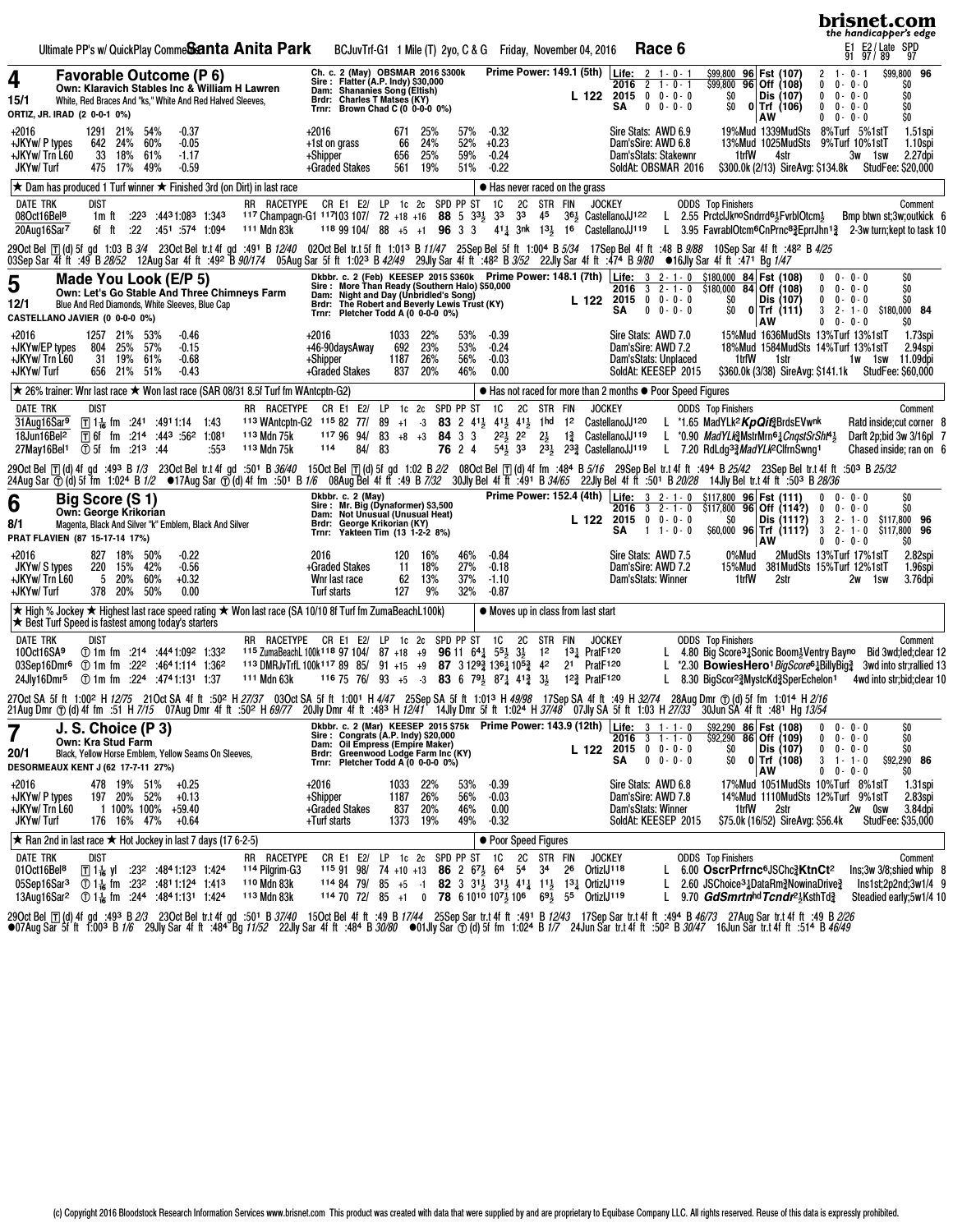|                                                                                                                                                                                                                                                                                                                                     |                                        |                                           |                                         |                          |             |                                                                                                                                               | Ultimate PP's w/ QuickPlay Comme <b>Scanta Anita Park</b>                                                               |                                               |                                                     | BCJuvTrf-G1 1 Mile (T) 2yo, C & G Friday, November 04, 2016                                                                                                                                                                                                                                             |                            |                              |                                                   |                                                                                                          |                                                  |                                          |                                 |                                                                                         |              | Race 6                                               |                                                                                                        |                          |                                                                                    |                                                                                                                                                                                                                                                                                                      |                                                                                  | brisnet.com<br>the handicapper's edge<br>E1 E2/Late SPD<br>91 97/89 97                                                                                             |                                                                                                            |     |
|-------------------------------------------------------------------------------------------------------------------------------------------------------------------------------------------------------------------------------------------------------------------------------------------------------------------------------------|----------------------------------------|-------------------------------------------|-----------------------------------------|--------------------------|-------------|-----------------------------------------------------------------------------------------------------------------------------------------------|-------------------------------------------------------------------------------------------------------------------------|-----------------------------------------------|-----------------------------------------------------|---------------------------------------------------------------------------------------------------------------------------------------------------------------------------------------------------------------------------------------------------------------------------------------------------------|----------------------------|------------------------------|---------------------------------------------------|----------------------------------------------------------------------------------------------------------|--------------------------------------------------|------------------------------------------|---------------------------------|-----------------------------------------------------------------------------------------|--------------|------------------------------------------------------|--------------------------------------------------------------------------------------------------------|--------------------------|------------------------------------------------------------------------------------|------------------------------------------------------------------------------------------------------------------------------------------------------------------------------------------------------------------------------------------------------------------------------------------------------|----------------------------------------------------------------------------------|--------------------------------------------------------------------------------------------------------------------------------------------------------------------|------------------------------------------------------------------------------------------------------------|-----|
| 8<br>6/1<br>MOORE RYAN L (0 0-0-0 0%)                                                                                                                                                                                                                                                                                               | Navy, Navy Cap                         |                                           |                                         |                          |             | Intelligence Cross (NA 0)                                                                                                                     | Own: Michael Tabor Mrs John Magnier & Derrick                                                                           |                                               | Trnr:                                               | B. c. 2 (Feb)<br>Sire : War Front (Danzig) \$200,000<br>Dam: Good Vibes (Unbridled's Song)<br>Brdr: Good Vibes Syndicate (KY)<br>O'Brien Aidan P (0 0-0-0 0%)                                                                                                                                           |                            |                              |                                                   |                                                                                                          |                                                  |                                          | <b>LE</b> 122                   | <b>Life:</b> $6 \t2 - 2 - 1$<br>2016<br>2015<br>SΑ                                      |              | $62 - 2 - 1$<br>$0 \t 0 - 0 - 0$<br>$0 \t 0 - 0 - 0$ | \$117,704<br>\$117,704<br>SO<br>SO.                                                                    |                          | Fst (111)<br>Off (111)<br>Dis (111)<br>$0$ Trf (119)<br>AW                         |                                                                                                                                                                                                                                                                                                      | 0<br>0<br>0<br>6<br>$\mathbf{0}$                                                 | $0 - 0 - 0$<br>$0 - 0 - 0$<br>$0 - 0 - 0$<br>$2 - 2 - 1$<br>$0 - 0 - 0$                                                                                            | \$O<br>\$O<br>\$O<br>\$117,704<br>\$O                                                                      |     |
| 2016<br>+JKYw/NA types<br>JKYw/Trn L60<br>JKYw/Turf                                                                                                                                                                                                                                                                                 |                                        | 2<br>2<br>2                               | $0\%$<br>11 27%<br>$0\%$<br>$0\%$       | $0\%$<br>45%<br>0%<br>0% |             | $-2.00$<br>$+1.52$<br>$-2.00$<br>$-2.00$                                                                                                      |                                                                                                                         |                                               | 2016<br>+1st time lasix<br>1st at route<br>+Shipper |                                                                                                                                                                                                                                                                                                         | 10<br>28<br>6<br>5         | 10%<br>18%<br>17%<br>20%     | 40%<br>36%<br>50%<br>60%                          | $-0.54$<br>$+0.84$<br>$+0.73$<br>$-1.16$                                                                 |                                                  |                                          |                                 | Sire Stats: AWD 7.3<br>Dam'sSire: AWD 7.2<br>Dam'sStats: Winner                         |              |                                                      |                                                                                                        | 5trfW                    | 10str                                                                              |                                                                                                                                                                                                                                                                                                      |                                                                                  | 14%Mud 262MudSts 18%Turf 17%1stT<br>18%Mud 1584MudSts 14%Turf 13%1stT<br>7w 2sw                                                                                    | 3.14spi<br>2.94spi<br>3.14dpi                                                                              |     |
| $\star$ 20% trainer: Shipper $\star$ May improve with Lasix added                                                                                                                                                                                                                                                                   |                                        |                                           |                                         |                          |             |                                                                                                                                               |                                                                                                                         |                                               |                                                     |                                                                                                                                                                                                                                                                                                         |                            |                              |                                                   | ● Has never raced at a route distance                                                                    |                                                  |                                          |                                 |                                                                                         |              |                                                      |                                                                                                        |                          |                                                                                    |                                                                                                                                                                                                                                                                                                      |                                                                                  |                                                                                                                                                                    |                                                                                                            |     |
| <b>DATE TRK</b><br>24Sep16 Newmarket(GB)                                                                                                                                                                                                                                                                                            |                                        | <b>DIST</b>                               |                                         |                          | $\times$ 6f |                                                                                                                                               | gd 1:12                                                                                                                 | RR RACETYPE<br>118 Stk 229628                 | 118                                                 | CR E1 E2/ LP<br>Juddmonte Middle Park S.-G1                                                                                                                                                                                                                                                             |                            |                              | 1c 2c SPD PP ST                                   | <b>1C</b>                                                                                                |                                                  | 2C STR FIN                               | <b>JOCKEY</b>                   | 43 <sup>1</sup> / <sub>5</sub> HeffernanJA <sup>126</sup>                               |              |                                                      | <b>ODDS</b> Top Finishers                                                                              |                          |                                                                                    | 10.00 The Last Lion § Blue Point <sup>2</sup> & Mehmas 3                                                                                                                                                                                                                                             |                                                                                  | 09-24-16 Chsd Idrs: rdn 2f out: rdn and outpcd over 1f out: rallied and st                                                                                         | Comment                                                                                                    | 10  |
| 28Aug16 Curragh(Ire)                                                                                                                                                                                                                                                                                                                |                                        |                                           |                                         |                          | $\times$ 6f |                                                                                                                                               | $gd$ 1:12                                                                                                               | Stk 63146<br>Round Tower S.-G3                |                                                     |                                                                                                                                                                                                                                                                                                         |                            |                              |                                                   |                                                                                                          |                                                  |                                          |                                 | 1 <sup>41</sup> HeffernanJA <sup>129</sup>                                              |              |                                                      |                                                                                                        |                          |                                                                                    |                                                                                                                                                                                                                                                                                                      |                                                                                  | 1.38 Intelligence Cross <sup>4</sup> Holy Catnk De Boss Man <sup>1</sup> 1                                                                                         |                                                                                                            |     |
| 28Jly16                                                                                                                                                                                                                                                                                                                             | Goodwood(GB)                           |                                           |                                         |                          | ① 6f        |                                                                                                                                               | gd 1:11                                                                                                                 | 119 Stk 248649<br><b>Qatar Richmond S.-G2</b> | 118                                                 |                                                                                                                                                                                                                                                                                                         |                            |                              |                                                   |                                                                                                          |                                                  |                                          |                                 | 331 MooreRL126                                                                          |              |                                                      |                                                                                                        |                          |                                                                                    | 2.50 Mehmasnk Blue Point <sup>3</sup> Intelligence Cross <sup>21</sup>                                                                                                                                                                                                                               |                                                                                  | 07-28-16 Sn trcking Idr: upsides Idr 2f out: rdn over 1f out: 3rd and unab                                                                                         |                                                                                                            |     |
| 07Jly16                                                                                                                                                                                                                                                                                                                             | Newmarket(GB)                          |                                           |                                         |                          | ① 6f        |                                                                                                                                               | gd 1:10 <sup>4</sup>                                                                                                    | 118 Stk 102254                                | 120                                                 |                                                                                                                                                                                                                                                                                                         |                            |                              |                                                   |                                                                                                          |                                                  |                                          |                                 | 2 <sup>1</sup> MooreRL <sup>126</sup>                                                   |              |                                                      |                                                                                                        |                          |                                                                                    |                                                                                                                                                                                                                                                                                                      |                                                                                  | 7.00 Mehmas-Intelligence Cross <sup>1</sup> Broken Stoneshd                                                                                                        |                                                                                                            |     |
| 25Jun16 Curragh(Ire)                                                                                                                                                                                                                                                                                                                |                                        |                                           |                                         |                          | $\times$ 6f |                                                                                                                                               | gd 1:14 <sup>2</sup>                                                                                                    | Argana July S.-G2<br>114 Stk 17429            | 118                                                 |                                                                                                                                                                                                                                                                                                         |                            |                              |                                                   |                                                                                                          |                                                  |                                          |                                 | $11\frac{1}{2}$ MooreRL131                                                              |              |                                                      |                                                                                                        |                          |                                                                                    |                                                                                                                                                                                                                                                                                                      |                                                                                  | 07-07-16 Stdd s: hld up in tch in rr: clsd 2f out: swtchd rt and hdwy u.p<br>0.91 Intelligence Cross <sup>1</sup> Khukri <sup>3</sup> Pious Alexander <sup>1</sup> |                                                                                                            |     |
| 04Jun16 Curragh(Ire)                                                                                                                                                                                                                                                                                                                |                                        |                                           |                                         |                          | $\times$ 6f |                                                                                                                                               | gd 1:15                                                                                                                 | 113 Stk 17817                                 | 117                                                 | Dubai Duty Free Finest Surprise E.B.F. Maiden<br>Irish Stallion Farms E.B.F. Maiden                                                                                                                                                                                                                     |                            |                              |                                                   |                                                                                                          |                                                  |                                          |                                 | 2hd O'brienA126                                                                         |              |                                                      |                                                                                                        |                          |                                                                                    |                                                                                                                                                                                                                                                                                                      |                                                                                  | 5.00 Grand Coalitionhd Intelligence Cross <sup>2</sup> Perfect Soldier <sup>1</sup>                                                                                |                                                                                                            |     |
|                                                                                                                                                                                                                                                                                                                                     |                                        |                                           |                                         |                          |             |                                                                                                                                               |                                                                                                                         |                                               |                                                     |                                                                                                                                                                                                                                                                                                         |                            |                              |                                                   |                                                                                                          |                                                  |                                          |                                 |                                                                                         |              |                                                      |                                                                                                        |                          |                                                                                    |                                                                                                                                                                                                                                                                                                      |                                                                                  |                                                                                                                                                                    |                                                                                                            |     |
| 9<br>15/1<br>BAIRD E. T (0 0-0-0 0%)                                                                                                                                                                                                                                                                                                | Wellabled (E 8)<br>Own: Carolyn Wilson |                                           |                                         |                          |             |                                                                                                                                               | Black, White Blossom Emblem, White Stripe On Sleeves,                                                                   |                                               |                                                     | B. c. 2 (Feb) OBSAPR 2016 \$340k<br>Sire: Shackleford (Forestry) \$20,000<br>Dam: Expressive Diva (In Excess (IRE))<br>Brdr: PTS Ranch LLC (KY)<br>Trnr: Rivelli Larry (0 0-0-0 0%)                                                                                                                     |                            |                              |                                                   |                                                                                                          |                                                  |                                          | 122                             | Prime Power: 158.0 (1st) Life: 4 3-1-0<br>2016<br>$2015$ 0 0 $0 - 0$<br>SΑ              |              | $4 \t3 - 1 - 0$<br>$0 \t 0 - 0 - 0$                  | \$156,200<br>$\frac{1}{5156,200}$ 92 Off (104?)<br>SO<br>SO.                                           |                          | 92 Fst (102)<br>Dis (95?)<br>$0$ Trf (106?)<br>AW                                  |                                                                                                                                                                                                                                                                                                      | $\bf{0}$<br>$\mathbf 0$<br>$\mathbf{1}$<br>3 -<br>3                              | $0 - 0 - 0$<br>$0 - 0 - 0$<br>$0 - 0 - 0$<br>$0 - 1 - 0$<br>$0 - 0$                                                                                                | \$0<br>ŠŌ.<br>\$O<br>\$20,000 87<br>\$136,200 92                                                           |     |
| 2016<br>+JKYw/ E types<br>+JKYw/ Trn L60<br><b>JKYw/Turf</b>                                                                                                                                                                                                                                                                        |                                        | 235<br>213                                | 16%<br>26%<br>19 26%<br>102 14%         | 46%<br>54%<br>79%<br>39% |             | -0.60<br>$-0.39$<br>$-1.07$<br>$-0.07$                                                                                                        |                                                                                                                         |                                               | $+2016$<br>+1st at route<br>+Wnr last race          | <b>Graded Stakes</b>                                                                                                                                                                                                                                                                                    | 345<br>42<br>17<br>340     | 25%<br>33%<br>12%<br>25%     | 53%<br>60%<br>18%<br>54%                          | $-0.43$<br>$+0.32$<br>$-0.47$<br>$-0.71$                                                                 |                                                  |                                          |                                 | Sire Stats: AWD 6.0<br>Dam'sSire: AWD 6.1<br>Dam'sStats: Winner<br>SoldAt: OBSAPR 2016  |              |                                                      |                                                                                                        | 9%Mud<br>16%Mud<br>0trfW | 1str                                                                               | \$340.0k (1/37) SireAvg: \$89.4k                                                                                                                                                                                                                                                                     |                                                                                  | 11MudSts 6%Turf 0%1stT<br>827MudSts 15%Turf 18%1stT<br>1w 1sw                                                                                                      | 0.96spi<br>2.06spi<br>6.87dpi<br><b>StudFee: \$20,000</b>                                                  |     |
| ★ 33% trainer: 1st at route ★ Won last race (PID 10/06 6.5f All Weather ft FDJMemJvB100k)                                                                                                                                                                                                                                           |                                        |                                           |                                         |                          |             |                                                                                                                                               |                                                                                                                         |                                               |                                                     |                                                                                                                                                                                                                                                                                                         |                            |                              |                                                   |                                                                                                          |                                                  |                                          |                                 |                                                                                         |              |                                                      |                                                                                                        |                          |                                                                                    | ● Moves up in class from last start ● Poor 'Graded Stakes' trainer record: 11% wins 17 sts                                                                                                                                                                                                           |                                                                                  |                                                                                                                                                                    |                                                                                                            |     |
| <b>DATE TRK</b><br>06Oct16Pid <sup>6</sup><br>10Sep16AP <sup>8</sup><br>19Aug16Sar <sup>3</sup><br>09Jly16AP1                                                                                                                                                                                                                       |                                        | dist<br><b>④6½ ft</b><br>④97fft<br>④95fft |                                         | :232<br>$:22^2:45^3$     |             | $:22^2$ :45 1:094 1:163<br>:46 1:11 1:243<br>① $5\frac{1}{2}$ fm $\cdot$ :21 <sup>3</sup> :44 <sup>3</sup> :56 <sup>4</sup> 1:03 <sup>1</sup> | .573                                                                                                                    | 111 Mdn 32k                                   | 116                                                 | RR RACETYPE CR E1 E2/ LP<br>113 FDJMemJvB 100k118 99 103/ 77 $+5$ $+6$<br>112 ArlWaFut-G3 118 95 108/ 77<br>$114$ SkidmoreB 100k <sup>117</sup> 106 107/ 74 +12 +10<br>101/82                                                                                                                           | 1c <sub>2c</sub><br>$0 +8$ |                              | SPD PP ST<br>87 4 3<br>92 6 1<br>87 1 2<br>92 5 4 | ● Has never raced at a route distance<br>1C<br>$11\frac{1}{2}$ 12<br>$1\frac{1}{2}$ $1\frac{1}{2}$<br>11 | 2C<br>11<br>$11\frac{1}{2}$ $11\frac{1}{2}$ $13$ | STR FIN<br>$1^3$<br>13<br>1 <sup>3</sup> | <b>JOCKEY</b><br>2hd OrtizIJ122 | 12 BairdET120<br>17 <sup>3</sup> BairdET118<br>171 BairdET118                           |              | b<br>b                                               | <b>ODDS</b> Top Finishers                                                                              |                          |                                                                                    | *0.50 Wlabld <sup>2</sup> BysFrmBstn13RomoORomohd<br>b *1.50 <i>Wlabld</i> <sup>7</sup> 3RmORmhdStrEmpr <sup>21</sup><br>*1.70 HrlnsHrmnyhd <i>Wlabld</i> <sup>4</sup> 1 FrdsFrind <sup>41</sup><br>b $*2.10 \text{ Walold}7\frac{1}{2}$ Gernsey <sup>3</sup> StandandChr <sup>1</sup> $\frac{1}{4}$ |                                                                                  |                                                                                                                                                                    | Comment<br>Light urging 12<br>Roused 1/8; drew off 10<br>Inside; led past 1/16 6<br>Sped clear; drew off 7 |     |
| 220ct Haw 6f ft 1:142 B 1/1 15Oct Haw 4f ft :472 B 5/57 19Sep AP 4f ft :493 B 5/18 @06Sep AP 3f ft :34 B 1/7 29Aug AP 6f ft 1:12 B 1/3                                                                                                                                                                                              |                                        |                                           |                                         |                          |             |                                                                                                                                               |                                                                                                                         |                                               |                                                     |                                                                                                                                                                                                                                                                                                         |                            |                              |                                                   |                                                                                                          |                                                  |                                          |                                 |                                                                                         |              |                                                      | 12Aug Sar ① (d) 3f fm :371 B $2/5$                                                                     |                          |                                                                                    |                                                                                                                                                                                                                                                                                                      |                                                                                  |                                                                                                                                                                    |                                                                                                            |     |
| 03Aug Sar 5f wf :584 B <i>2/24 2</i> 7Jly Sar 5f ft 1:01 <sup>3</sup> B <i>6/19</i> 18Jly AP 4f ft :48 <sup>2</sup> B 4/24 ●01Jly AP 4f ft :47 B 1/32 23Jun AP 4f ft :47 <sup>3</sup> B 3/24<br>10<br>15/1                                                                                                                          | <b>Bowies Hero (P3)</b>                |                                           |                                         |                          |             |                                                                                                                                               | Own: Agave Racing Stable And Hebert Bloodstoc<br>Black, Green Agave Emblem, Green Stripe On Sleeves,                    |                                               |                                                     | B. c. 2 (Apr) FTMMAY 2016 \$32k P<br>Sire : Artie Schiller (El Prado (IRE)) \$10,000<br>Dam: Remembered (Sky Mesa)<br>Brdr: Pope McLean Pope McLean Jr & Marc McLean (KY)                                                                                                                               |                            |                              |                                                   |                                                                                                          |                                                  |                                          | L 122                           | Prime Power: 147.1 (8th) $\vert$ Life: 3 2 0 0<br>2016<br>2015<br>SΑ                    | $\mathbf{1}$ | $32 - 0 - 0$<br>$0 \t 0 - 0 - 0$<br>$0 - 0 - 0$      | 15Jun AP 3f ft :36 <sup>3</sup> Bg $2/3$<br>SO                                                         |                          | \$72,585 88 Fst (102)<br>\$72.585 88 Off (102)<br>Dis (101)<br>$$345$ 86 Trf (107) |                                                                                                                                                                                                                                                                                                      | $^{\circ}$<br>$\mathbf 0$<br>3<br>3                                              | $0 - 0 - 0$<br>$0 - 0 - 0$<br>$2 - 0 - 0$<br>$2 - 0 - 0$                                                                                                           | \$0<br>\$0<br>\$72,585 88<br>\$72,585<br>88                                                                |     |
| LEPAROUX JULIEN R (0 0-0-0 0%)                                                                                                                                                                                                                                                                                                      |                                        |                                           |                                         |                          |             |                                                                                                                                               |                                                                                                                         |                                               |                                                     | Trnr: D'Amato Philip (45 7-2-5 16%)                                                                                                                                                                                                                                                                     |                            |                              |                                                   |                                                                                                          |                                                  |                                          |                                 |                                                                                         |              |                                                      |                                                                                                        |                          | AW                                                                                 |                                                                                                                                                                                                                                                                                                      | $0 \t 0 - 0 - 0$                                                                 | 12%Mud 393MudSts 14%Turf 11%1stT 1.33spi                                                                                                                           | SO                                                                                                         |     |
| $+2016$<br>JKYw/ P types<br>+JKYw/Turf                                                                                                                                                                                                                                                                                              |                                        |                                           | 743 18% 43%<br>400 16%<br>363 18% 39%   | 39%                      |             | $-0.30$<br>$-0.59$<br>$-0.21$                                                                                                                 |                                                                                                                         |                                               | $+2016$<br>+Turf starts<br>+Btn favorite            | <b>Graded Stakes</b>                                                                                                                                                                                                                                                                                    | 124<br>492<br>86           | 483 21%<br>15%<br>21%<br>27% | 49%<br>48%<br>70%                                 | $-0.44$<br>$-0.25$<br>$45\% +0.09$<br>-0.36                                                              |                                                  |                                          |                                 | Sire Stats: AWD 7.1<br>Dam'sSire: AWD 6.8<br>Dam'sStats: Unraced<br>SoldAt: FTMMAY 2016 |              |                                                      |                                                                                                        | 1trfW                    | 1str                                                                               | \$32.0k (1/2) SireAvg: \$20.3k                                                                                                                                                                                                                                                                       |                                                                                  | 16%Mud 923MudSts 12%Turf 12%1stT<br>1w 1sw                                                                                                                         | 1.65spi<br>4.18dpi<br><b>StudFee: \$10,000</b>                                                             |     |
| <b>★ 26% trainer: Btn favorite ★ Sharp 5F workout (Oct-29)</b>                                                                                                                                                                                                                                                                      |                                        |                                           |                                         |                          |             |                                                                                                                                               |                                                                                                                         |                                               |                                                     |                                                                                                                                                                                                                                                                                                         |                            |                              |                                                   |                                                                                                          |                                                  |                                          |                                 | ● Beaten by weaker in last race ● Failed as favorite in last race                       |              |                                                      |                                                                                                        |                          |                                                                                    |                                                                                                                                                                                                                                                                                                      |                                                                                  |                                                                                                                                                                    |                                                                                                            |     |
| DATE TRK<br>10Oct16SA9<br>03Sep16Dmr <sup>6</sup> ① 1m fm :22 <sup>2</sup> :4641:114 1:362                                                                                                                                                                                                                                          |                                        | dist                                      |                                         |                          |             |                                                                                                                                               | $\circled{1}$ 1m fm :214 :4441:092 1:332<br>Previously trained by Cravens Ronnie III (as of 07/16/2016): (62 4-3-10 6%) |                                               |                                                     | RR RACETYPE CR E1 E2/ LP 1c 2c SPD PP ST 1C 2C STR FIN<br>115 ZumaBeachL 100k114 97 99/ 75 +18 +9 86 7 74 $65\frac{3}{4}$ 73 10 <sup>6</sup> 8 <sup>8</sup> BejaranoR <sup>122</sup><br>113 DMRJvTrfL 100k <sup>118</sup> 92 90/ 88 +15 +9 88 11 7 <sup>5</sup> 84 63 12 11 11 BejaranoR <sup>118</sup> |                            |                              |                                                   |                                                                                                          |                                                  |                                          | <b>JOCKEY</b>                   |                                                                                         |              |                                                      | <b>ODDS</b> Top Finishers                                                                              |                          |                                                                                    | Lb *2.10 BigScor <sup>31</sup> <sub>4</sub> SncBm <sup>1</sup> <sub>2</sub> VntryByno                                                                                                                                                                                                                |                                                                                  | 4wd into lane;no rally 12<br>Lb 4.70 BowiesHero <sup>1</sup> BigScore <sup>61</sup> <sub>2</sub> BillyBig <sub>2</sub> 4wd into str;gamely 13                      | Comment                                                                                                    |     |
| 16Jly16LS <sup>6</sup>                                                                                                                                                                                                                                                                                                              |                                        |                                           |                                         |                          |             |                                                                                                                                               | ① 7½ fm :233 :4731:122 1:303 108 Mdn 21k                                                                                |                                               |                                                     | $1148784/70+207394$                                                                                                                                                                                                                                                                                     |                            |                              |                                                   |                                                                                                          |                                                  |                                          |                                 | $42\frac{1}{2}$ $42$ 16 $15\frac{3}{4}$ Arellanol <sup>118</sup>                        |              |                                                      |                                                                                                        |                          |                                                                                    |                                                                                                                                                                                                                                                                                                      |                                                                                  | Lb 26.50 BowsHro <sup>5</sup> <sup>3</sup> Sprstyl <sup>1</sup> 1BstnMarathn <sub>2</sub> 3-4w;lead5/16;2p1/4 11                                                   |                                                                                                            |     |
| 29OctSAtr.t5fft 1:014H <i>2/3</i> 23OctSAtr.t4fft:50 <sup>3</sup> H <i>5/</i> 7 03OctSAtr.t5fft 1:02 <sup>2</sup> H <i>2/6</i> 26SepSAtr.t3fft:36 <sup>4</sup> H3/4 28AugDmro⊙(d)5ffm 1:021H5/1 <i>6</i> 21AugDmr⊙(d)5ffm 1:071H15/15<br>14AugDmr4fft:481H19/91 07AugDmr4fft:494H <i>62/</i> 77 10                                  |                                        |                                           |                                         |                          |             |                                                                                                                                               |                                                                                                                         |                                               |                                                     |                                                                                                                                                                                                                                                                                                         |                            |                              |                                                   |                                                                                                          |                                                  |                                          |                                 |                                                                                         |              |                                                      |                                                                                                        |                          |                                                                                    |                                                                                                                                                                                                                                                                                                      |                                                                                  |                                                                                                                                                                    |                                                                                                            |     |
| 11<br>9/2<br>ROSARIO JOEL (0 0-0-0 0%)                                                                                                                                                                                                                                                                                              | Good Samaritan (S 0)                   |                                           |                                         |                          |             |                                                                                                                                               | Own: Winstar Farm LIc S F Bloodstock LIc And<br>White, Green And Black Star, Green And Black Star On                    |                                               |                                                     | B. c. 2 (Apr)<br>Sire : Harlan's Holiday (Harlan) \$35,000<br>Dam: Pull Dancer (Pulpit)<br>Brdr: WinStar Farm LLC (KY)<br>Trnr: Mott William I (0 0-0-0 0%)                                                                                                                                             |                            |                              |                                                   |                                                                                                          |                                                  |                                          | L 122                           | $2016$ 2 2 - 0 - 0<br>$2015$ 0 0 - 0 - 0<br>SA                                          |              | $0 \t 0 - 0 - 0$                                     | Prime Power: 146.0 (9th) Life: 2 2 0 0 \$140,616 95 Fst (109)<br>$$140,616$ 95 Off (109)<br>ŞO.<br>\$0 |                          | Dis (109)<br>$0$ Trf (111)<br>  AW                                                 |                                                                                                                                                                                                                                                                                                      | $0 \t 0 - 0 - 0$<br>$^{\circ}$<br>$\mathbf{1}$<br>$2 2 - 0 - 0$<br>$0 0 - 0 - 0$ | $0 - 0 - 0$<br>$1 - 0 - 0$                                                                                                                                         | \$0<br>ŚO.<br>\$90,816 95<br>\$140,616 95<br>SO.                                                           |     |
| 2016<br>JKYw/ S types<br>JKYw/Trn L60<br>JKYw/Turf                                                                                                                                                                                                                                                                                  |                                        |                                           | 843 17%<br>397 13%<br>22 14%<br>447 15% | 48%<br>45%<br>36%<br>45% |             | $-0.26$<br>$-0.82$<br>$-1.18$<br>$-0.31$                                                                                                      |                                                                                                                         |                                               | 2016<br>+Shipper                                    | 46-90daysAway<br><b>Graded Stakes</b>                                                                                                                                                                                                                                                                   | 583<br>500<br>711<br>404   | 13%<br>17%<br>19%<br>16%     | 39%<br>45%<br>47%<br>42%                          | $-0.56$<br>$-0.51$<br>-0.46<br>$-0.45$                                                                   |                                                  |                                          |                                 | Sire Stats: AWD 7.1<br>Dam'sSire: AWD 7.6<br>Dam'sStats: Stksplaced                     |              |                                                      |                                                                                                        | 1trfW                    | 2str                                                                               |                                                                                                                                                                                                                                                                                                      |                                                                                  | 15%Mud 1334MudSts 12%Turf 13%1stT<br>17%Mud 1456MudSts 12%Turf 10%1stT<br>1w 1sw                                                                                   | 1.63spi<br>2.30spi                                                                                         | dpi |
| $\star$ 17% trainer: 46-90daysAway $\star$ Won last race (WO 09/18 8f Turf fm Summer-G2)<br>$\star$ Undefeated in 2 career starts $\star$ Best Turf speed is close to the Avg Winning Speed                                                                                                                                         |                                        |                                           |                                         |                          |             |                                                                                                                                               |                                                                                                                         |                                               |                                                     |                                                                                                                                                                                                                                                                                                         |                            |                              |                                                   | ● Has not raced in 47 days                                                                               |                                                  |                                          |                                 |                                                                                         |              |                                                      |                                                                                                        |                          |                                                                                    |                                                                                                                                                                                                                                                                                                      |                                                                                  |                                                                                                                                                                    |                                                                                                            |     |
| DATE TRK<br>18Sep16WO <sup>6</sup> ① 1m fm :231 :46 1:10 <sup>3</sup> 1:341                                                                                                                                                                                                                                                         |                                        | dist                                      |                                         |                          |             |                                                                                                                                               |                                                                                                                         | RR RACETYPE                                   |                                                     | CR E1 E2/ LP 1c 2c SPD PP ST 1C<br>115 Summer-G2 118 90 94/ 96 +11 +3 95 7 76 $\frac{1}{2}$ 75 $\frac{3}{4}$ 6 <sup>2</sup> $\frac{1}{4}$ 1 <sup>1</sup> $\frac{1}{2}$ RosarioJ <sup>122</sup>                                                                                                          |                            |                              |                                                   |                                                                                                          |                                                  | 2C STR FIN                               | <b>JOCKEY</b>                   |                                                                                         |              |                                                      | <b>ODDS</b> Top Finishers                                                                              |                          |                                                                                    | L 3.00 GdSrtn <sup>1</sup> 3 CngstFrnt <sup>1</sup> 3 <b>CnIMkr</b> hd                                                                                                                                                                                                                               |                                                                                  | Brk out; ang 2-5w; best 7                                                                                                                                          | Comment                                                                                                    |     |
| 13Aug16Sar <sup>2</sup> ① 14 fm :244 :4841:131 1:424<br>31OctSA ①(d)4ffm :472 H <i>1/1</i> ●21OctSartr.t5fgd 1:011 B <i>1/4</i> 14OctSar①5ffm 1:022 B <i>3/3</i> ●07OctSar①4ffm :483 B <i>1/17 2</i> 9SepSartr.t3fft :37 B <i>2/13</i> 12SepSartr.t4fft :493 B <i>1/333</i><br>04SepSartr.t4fft :493 B <i>7/38</i> 28AugSartr.t4fft |                                        |                                           |                                         |                          |             |                                                                                                                                               |                                                                                                                         | 113 Mdn 83k                                   |                                                     | 116 76 75/ 92 +1 0 84 7 75 74 74 43 1hd RosarioJ119                                                                                                                                                                                                                                                     |                            |                              |                                                   |                                                                                                          |                                                  |                                          |                                 |                                                                                         |              |                                                      |                                                                                                        |                          |                                                                                    | L 9.40 <i>GdSmrtn</i> <sup>hd</sup> Tcndrg <sup>21</sup> <sub>2</sub> KsthTad?                                                                                                                                                                                                                       |                                                                                  | 2-3w turns; angled 1/8 10                                                                                                                                          |                                                                                                            |     |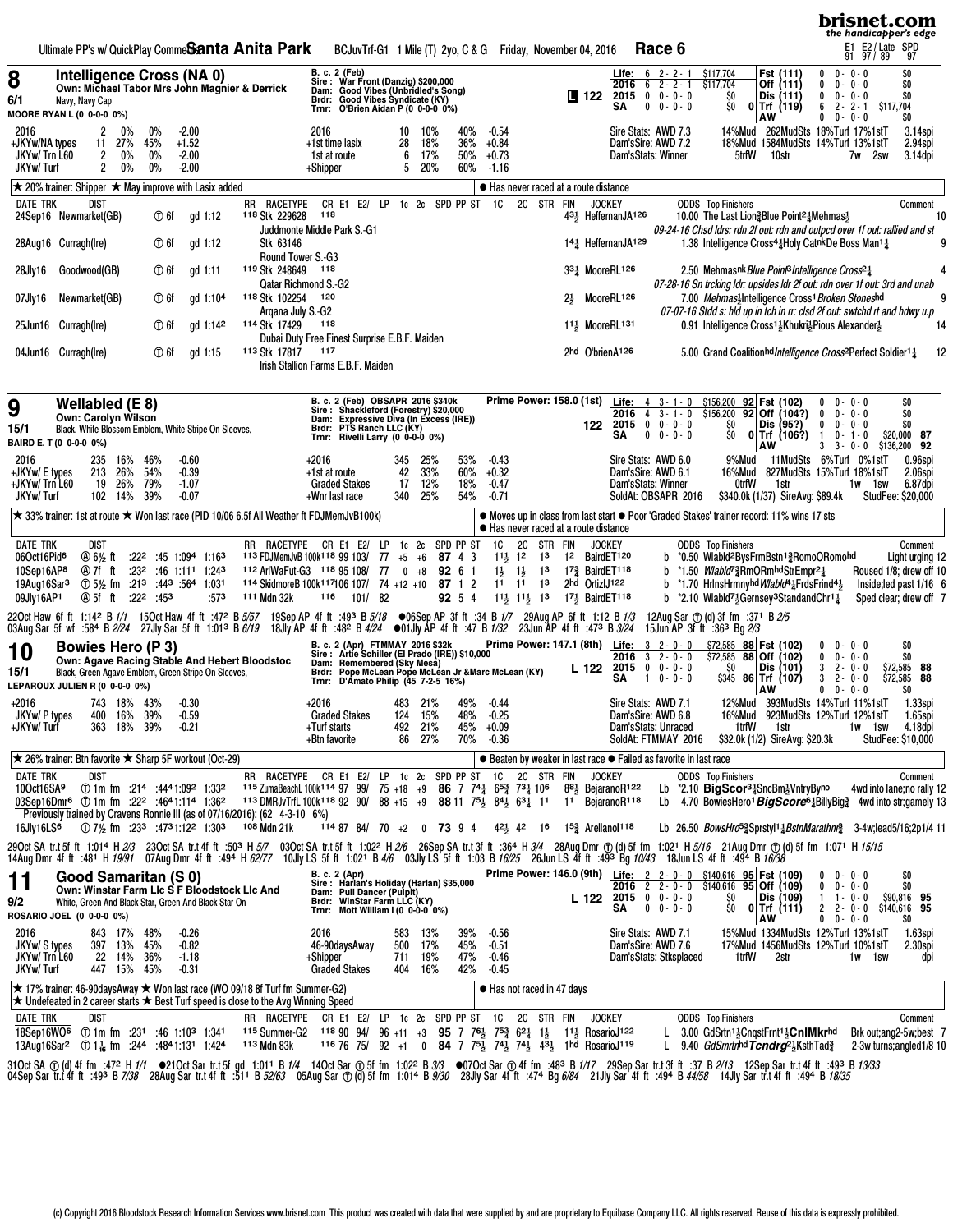|                                                                                                  |                                       |                                              |                                                                                                                                                                                        |                                        |                      |             | Ultimate PP's w/ QuickPlay Comme <b>Santa Anita Park</b>                                                                                |                                                                                                                                                                                      | BCJuvTrf-G1 1 Mile (T) 2yo, C & G Friday, November 04, 2016                                                                                                                                                                                                                                                                                                                                                                                                                                                            |                           |                |                          |                          |                                          |    |                     |                    |                                         |                                                                                          | Race 6                                               |                                                       |                                                                                                                                                                                                                                                                                                                                                                                                                                                                                                                                                                          |                                           | 퇴<br>91                                                                 | E2 / Late SPD<br>97 / 89 97                                                                  |    |
|--------------------------------------------------------------------------------------------------|---------------------------------------|----------------------------------------------|----------------------------------------------------------------------------------------------------------------------------------------------------------------------------------------|----------------------------------------|----------------------|-------------|-----------------------------------------------------------------------------------------------------------------------------------------|--------------------------------------------------------------------------------------------------------------------------------------------------------------------------------------|------------------------------------------------------------------------------------------------------------------------------------------------------------------------------------------------------------------------------------------------------------------------------------------------------------------------------------------------------------------------------------------------------------------------------------------------------------------------------------------------------------------------|---------------------------|----------------|--------------------------|--------------------------|------------------------------------------|----|---------------------|--------------------|-----------------------------------------|------------------------------------------------------------------------------------------|------------------------------------------------------|-------------------------------------------------------|--------------------------------------------------------------------------------------------------------------------------------------------------------------------------------------------------------------------------------------------------------------------------------------------------------------------------------------------------------------------------------------------------------------------------------------------------------------------------------------------------------------------------------------------------------------------------|-------------------------------------------|-------------------------------------------------------------------------|----------------------------------------------------------------------------------------------|----|
| 12<br>15/1<br><b>DETTORI LANFRANCO (0 0-0-0 0%)</b>                                              | Rodaini (NA 0)                        |                                              | Own: Rabbah Bloodstock Lic<br>Green, Yellow Stripes, Yellow Seams On Sleeves, Green                                                                                                    |                                        |                      |             |                                                                                                                                         | Sire: Exchange Rate (Danzig) \$20,000<br>Dam: Blessings Count (Pulpit)<br>Brdr: Greenwood Lodge Farm (KY)<br>Trnr: Crisford Simon (0 0-0-0 0%)                                       | Ch. c. 2 (Mar) TATAPR 2016 \$508k                                                                                                                                                                                                                                                                                                                                                                                                                                                                                      |                           |                |                          |                          |                                          |    |                     | $\blacksquare$ 122 |                                         | <b>Life:</b> $5 \, 4 \cdot 0 \cdot 0$<br>2016<br>2015<br>SΑ                              | $54 - 0 - 0$<br>$0 \t 0 - 0 - 0$<br>$0 \t 0 - 0 - 0$ | \$43,132<br>\$43,132<br>\$O<br>ŞO.                    | Fst (108)<br>Off (109)<br>Dis (107)<br>$0$   Trf (111)<br>AW                                                                                                                                                                                                                                                                                                                                                                                                                                                                                                             | 0<br>0<br>1.<br>0 -<br>0                  | $0 - 0 - 0$<br>$0 - 0 - 0$<br>$0 - 0 - 0$<br>$54 - 0 - 0$<br>$0 - 0$    | \$O<br>\$O<br>Ś0<br>\$43,132<br>\$O                                                          |    |
| 2016<br>JKYw/NA types                                                                            | 0<br>3                                | $0\%$<br>0%                                  | $0\%$<br>33%                                                                                                                                                                           | 0.00<br>-2.00                          |                      |             |                                                                                                                                         | 2016                                                                                                                                                                                 |                                                                                                                                                                                                                                                                                                                                                                                                                                                                                                                        |                           | 0              | $0\%$                    | $0\%$                    | 0.00                                     |    |                     |                    |                                         | Sire Stats: AWD 6.7<br>Dam'sSire: AWD 7.6<br>Dam'sStats: Unplaced<br>SoldAt: TATAPR 2016 |                                                      | 3trfW                                                 | 17%Mud 1098MudSts 12%Turf 13%1stT<br>17%Mud 1456MudSts 12%Turf 10%1stT<br>5str<br>\$508.0k (1/15) SireAvg: \$126.3k                                                                                                                                                                                                                                                                                                                                                                                                                                                      |                                           | 5w 1sw                                                                  | 1.46spi<br>2.30spi<br>2.65dpi<br><b>StudFee: \$30,000</b>                                    |    |
| $\star$ May improve with Lasix added                                                             |                                       |                                              |                                                                                                                                                                                        |                                        |                      |             |                                                                                                                                         |                                                                                                                                                                                      |                                                                                                                                                                                                                                                                                                                                                                                                                                                                                                                        |                           |                |                          |                          |                                          |    |                     |                    |                                         |                                                                                          |                                                      |                                                       |                                                                                                                                                                                                                                                                                                                                                                                                                                                                                                                                                                          |                                           |                                                                         |                                                                                              |    |
| <b>DATE TRK</b>                                                                                  | dist<br>08Oct16 Newmarket(GB)         |                                              |                                                                                                                                                                                        | $\circled{1}$ 1m gd 1:37               |                      |             | RR RACETYPE<br>117 Stk 97855<br>Dubai 100 Autumn S.-G3                                                                                  | 113                                                                                                                                                                                  | CR E1 E2/ LP                                                                                                                                                                                                                                                                                                                                                                                                                                                                                                           |                           |                |                          | 1c 2c SPD PP ST          | 1C                                       |    | 2C STR FIN          |                    | <b>JOCKEY</b><br>924 DeSS127            |                                                                                          |                                                      | <b>ODDS</b> Top Finishers                             | 5.00 Best Solution <sup>2</sup> Zainhom <sup>2</sup> The Anvil <sup>13</sup><br>10-08-16 Dwlt: hid up in tch in rr: nt cir run 2f out: pushed along whn st                                                                                                                                                                                                                                                                                                                                                                                                               |                                           |                                                                         | Comment                                                                                      | 10 |
|                                                                                                  | 09Sep16 Doncaster(GB)                 |                                              | ① 7f                                                                                                                                                                                   |                                        | gd 1:27 <sup>2</sup> |             | 116 Hcp 39248<br>Weatherbys Stallion Book Flying Scotsman S.                                                                            | 119                                                                                                                                                                                  |                                                                                                                                                                                                                                                                                                                                                                                                                                                                                                                        |                           |                |                          |                          |                                          |    |                     |                    | 1hd DeSS126                             |                                                                                          |                                                      |                                                       | 6.00 Rodainind Salsabeelno Larchmont Lad <sup>3</sup><br>09-09-16 Trckd ldrs: swtchd lft to outer and hdwy 2f out: rdn to ld over 1                                                                                                                                                                                                                                                                                                                                                                                                                                      |                                           |                                                                         |                                                                                              |    |
|                                                                                                  | 27Aug16 Newmarket(GB)                 |                                              | ① 7f                                                                                                                                                                                   |                                        | gd 1:271             |             | 115 Hcp 12291<br>Fly Easyjet From London Southend Airport Nursery Handicap Stakes (Class 3)                                             | 118                                                                                                                                                                                  |                                                                                                                                                                                                                                                                                                                                                                                                                                                                                                                        |                           |                |                          |                          |                                          |    |                     |                    | 1} DeSS132                              |                                                                                          |                                                      |                                                       | 0.91 Rodain&Clef12Second Naturedh<br>08-27-16 Hld up: swtchd lft and shkn up over 2f out: hdwy to chse ldr over                                                                                                                                                                                                                                                                                                                                                                                                                                                          |                                           |                                                                         |                                                                                              |    |
|                                                                                                  | 13Aug16 Lingfield(GB)                 |                                              | ① 7f                                                                                                                                                                                   |                                        | gd 1:251             |             | 115 Alw 7259                                                                                                                            | 117                                                                                                                                                                                  |                                                                                                                                                                                                                                                                                                                                                                                                                                                                                                                        |                           |                |                          |                          |                                          |    |                     |                    | 14} DeSS135                             |                                                                                          |                                                      | 0.67 Rodaini <sup>41</sup> <sub>3</sub> Matthiolidhdh |                                                                                                                                                                                                                                                                                                                                                                                                                                                                                                                                                                          |                                           |                                                                         |                                                                                              |    |
| 31May16 Leicester(GB)                                                                            |                                       |                                              | $\times$ 6f                                                                                                                                                                            |                                        | gd 1:13 <sup>3</sup> |             | DOWNLOAD THE LADBROKES APP E B F NOVICE RACE<br>Stk 10059<br>British Stallion Studs Ebf Maiden Stakes (Class 4) (Plus 10 Race) (Div li) |                                                                                                                                                                                      |                                                                                                                                                                                                                                                                                                                                                                                                                                                                                                                        |                           |                |                          |                          |                                          |    |                     |                    | 1no DeSS131                             |                                                                                          |                                                      |                                                       | 08-13-16 Dwlt: sn trcking ldr: led over 4f out: stl on bridle: in command<br>0.83 RodaininoMagillennk Prerogative <sup>3</sup><br>05-31-16 W ldrs: racd keenly: rdn over 1f out: r.o to ld nr fin                                                                                                                                                                                                                                                                                                                                                                        |                                           |                                                                         |                                                                                              |    |
|                                                                                                  |                                       |                                              | <b>Oscar Performance (E 5)</b>                                                                                                                                                         |                                        |                      |             |                                                                                                                                         | <b>B. c. 2 (Apr)</b>                                                                                                                                                                 |                                                                                                                                                                                                                                                                                                                                                                                                                                                                                                                        |                           |                |                          |                          |                                          |    |                     |                    |                                         | Prime Power: 154.2 (3rd) Life: 3 2-0-0                                                   |                                                      | <u> \$170,132 93</u> Fst (105)                        |                                                                                                                                                                                                                                                                                                                                                                                                                                                                                                                                                                          |                                           | $0 - 0 - 0$                                                             | $\frac{50}{50}$                                                                              |    |
| 13<br>4/1<br>ORTIZ JOSE L (0 0-0-0 0%)                                                           |                                       |                                              | <b>Own: Amerman Racing Stables Lic</b><br>Dark Blue, White Epaulets, White Hoops On Sleeves, White                                                                                     |                                        |                      |             |                                                                                                                                         | Sire: Kitten's Joy (El Prado (IRE)) \$100,000<br>Dam: Devine Actress (Theatrical (IRE))<br>Brdr: Mrs Jerry Amerman (KY)                                                              | Trnr: Lynch Brian A (0 0-0-0 0%)                                                                                                                                                                                                                                                                                                                                                                                                                                                                                       |                           |                |                          |                          |                                          |    |                     |                    | 122                                     | 2016<br>$2015$ 0 0 - 0 - 0<br>SΑ                                                         | $3 \t2 - 0 - 0$<br>$0 0 - 0 - 0$                     | ŞO.<br>\$O                                            | $$170,132$ 93 Off (105)<br>Dis (106)<br>$0$ Trf (111)<br>AW                                                                                                                                                                                                                                                                                                                                                                                                                                                                                                              | 0<br>$^{\circ}$<br>3<br>0 -<br>$^{\circ}$ | $0 - 0 - 0$<br>$0 - 0 - 0$<br>$2 - 0 - 0$<br>$0 - 0$                    | SO.<br>\$170,132 93<br>SO.                                                                   |    |
| +2016<br>+JKYw/ E types<br>+JKYw/ Trn L60<br>+JKYw/Turf                                          | 1332 22%<br>547<br>6                  | 23%<br>33%<br>478 19%                        | 53%<br>54%<br>67%<br>48%                                                                                                                                                               | $-0.12$<br>$-0.29$<br>+11.98<br>0.00   |                      |             |                                                                                                                                         | 2016<br>Shipper<br>+Graded Stakes<br>+Wnr last race                                                                                                                                  |                                                                                                                                                                                                                                                                                                                                                                                                                                                                                                                        | 259<br>292<br>125         | 17%<br>165 21% | 17%<br>20%               | 43%<br>48%<br>46%<br>55% | $-0.11$<br>$-0.21$<br>$+0.44$<br>$-0.21$ |    |                     |                    |                                         | Sire Stats: AWD 7.8<br>Dam'sSire: AWD 9.1<br>Dam'sStats: Stakewnr                        |                                                      | 14%Mud<br>2trfW                                       | 13%Mud 704MudSts 14%Turf 16%1stT<br>3str                                                                                                                                                                                                                                                                                                                                                                                                                                                                                                                                 |                                           | 631 MudSts 15% Turf 16% 1st T<br>2w 2sw                                 | 1.91spi<br>3.17spi<br>10.74dpi                                                               |    |
|                                                                                                  |                                       |                                              |                                                                                                                                                                                        |                                        |                      |             | <b>★ 20% trainer: Graded Stakes ★ Won last race (BEL 10/01 8.5f Turf yl Pilgrim-G3)</b>                                                 |                                                                                                                                                                                      |                                                                                                                                                                                                                                                                                                                                                                                                                                                                                                                        |                           |                |                          |                          |                                          |    |                     |                    |                                         |                                                                                          |                                                      |                                                       |                                                                                                                                                                                                                                                                                                                                                                                                                                                                                                                                                                          |                                           |                                                                         |                                                                                              |    |
| <b>DATE TRK</b><br>01Oct16Bel <sup>8</sup><br>20Aug16Sar <sup>6</sup><br>23Jly16Sar <sup>2</sup> | dist<br><b>T</b> 1—1 <sub>16</sub> yi |                                              | $: 23^2$ $: 48^4 1: 12^3$ 1:424<br>$\boxed{1}$ 1 $\frac{1}{16}$ fm :23 <sup>3</sup> :48 <sup>4</sup> 1:14 1:42 <sup>4</sup><br>$\boxed{1}$ 1 $\frac{1}{16}$ fm :234 :4931:144 1:44     |                                        |                      |             | RR RACETYPE<br><sup>114</sup> Pilgrim-G3<br>112 Mdn 83k<br>113 Mdn 83k                                                                  |                                                                                                                                                                                      | CR E1 E2/ LP<br>118 99 106/<br>117 91 81/ 93 +5 -6 87 10 1 <sup>1</sup> / <sub>2</sub> 1 <sup>1</sup> / <sub>2</sub> 1 <sup>2</sup> 1 <sup>7</sup> / <sub>2</sub> 1 <sup>10</sup> OrtizJL <sup>119</sup><br>113 64 55/ 90 -7 -14 71 5 76 85 941 991 65 RosarioJ119                                                                                                                                                                                                                                                     | 78 +10 +13 93 5 11        |                |                          | 1c 2c SPD PP ST          | 1C<br>$1\frac{1}{2}$ 12                  | 2C | STR FIN<br>$1^{31}$ | 16                 | <b>JOCKEY</b><br>OrtizJL <sup>118</sup> |                                                                                          |                                                      | <b>ODDS</b> Top Finishers                             | *1.70 OscrPrfrmnc <sup>6</sup> JSChc <sub>3</sub> KtnsCt <sup>2</sup><br>6.00 OscrPrfrmnc <sup>10</sup> OnfaKndnkFcsGrp3<br>5.50 CngstSrSht3MstrMrnnkUnbrlEl13                                                                                                                                                                                                                                                                                                                                                                                                           |                                           |                                                                         | Comment<br>Rate inside to 3/16pl 8<br>Ins;ask 3/16-fin 70 yd 10<br>Svd grd; by tired foes 10 |    |
|                                                                                                  |                                       |                                              |                                                                                                                                                                                        |                                        |                      |             |                                                                                                                                         |                                                                                                                                                                                      |                                                                                                                                                                                                                                                                                                                                                                                                                                                                                                                        |                           |                |                          |                          |                                          |    |                     |                    |                                         |                                                                                          |                                                      |                                                       | 2404 2494 1494 150ctBel ⊡ (d) 4f gd :494 B4/9 ●25SepBel ⊡ (d) 5f fm 1:003 B1/16 18SepBel ⊡ (d) 5f fm 1:001 B3/17 11SepBel ① 4f fm :513 B15/15 05SepSar ① (d) 4f fm :494 B20/42<br>12AugSar ① (d) 4f fm :481 B3/37 05AugSar ① (d) 4f fm :48 B2/55 20JlySar 4f ft :484 Bg7/56 15JlySar ① (d) 4f fm :51 B7/30 09JlyBel 5fft 1:013 B8/19 02JlyBel trt 4f gd :472 Bg2/62                                                                                                                                                                                                      |                                           |                                                                         |                                                                                              |    |
| 14<br>15/1<br>BEJARANO RAFAEL (101 19-22-13 19%)                                                 |                                       |                                              | Ticonderoga (S 2)<br>Own: Woodford Racing Llc<br>Forest Green, Gold Hoop, Gold Hoop On Green Cap                                                                                       |                                        |                      |             |                                                                                                                                         |                                                                                                                                                                                      | B. c. 2 (Feb) KEESEP 2015 \$850k<br>Sire: Tapit (Pulpit) \$300,000<br>Dam: Keertana (Jóhar)<br>Brdr: Bryant H Prentice III (KY)<br>Trnr: Brown Chad C (0 0-0-0 0%)                                                                                                                                                                                                                                                                                                                                                     |                           |                |                          |                          |                                          |    |                     |                    | L 122                                   | 2016<br>$2015$ 0 0 - 0 - 0<br>SΑ                                                         | $0 \t 0 - 0 - 0$                                     | SO.<br>SO.                                            | Prime Power: 156.8 (2nd) Life: 3 1-2-0 \$111,600 84 Fst (112)<br>3 1 - 2 - 0 \$111,600 <b>84 Off (113)</b><br>Dis (116)<br>$0$ Trf (115)<br>AW                                                                                                                                                                                                                                                                                                                                                                                                                           | 0<br>0<br>3<br>0                          | $0 - 0 - 0$<br>$0 - 0 - 0$<br>$1 - 0 - 0$<br>$1 - 2 - 0$<br>$0 - 0 - 0$ | \$O<br>SO.<br>\$45,000 84<br>\$111,600 84<br>SO.                                             |    |
| +2016<br>+JKYw/ S types<br>+JKYw/Turf                                                            | 325                                   | 814 22%<br>18%<br>287 20%                    | 55%<br>52%<br>48%                                                                                                                                                                      | $-0.30$<br>$-0.60$<br>$-0.23$          |                      |             |                                                                                                                                         | +2016<br>+Shipper<br>+Graded Stakes<br>+Turf starts                                                                                                                                  |                                                                                                                                                                                                                                                                                                                                                                                                                                                                                                                        | 671<br>656<br>561<br>1684 |                | 25%<br>25%<br>19%<br>25% | 57%<br>59%<br>51%<br>57% | $-0.32$<br>$-0.24$<br>$-0.22$<br>$-0.09$ |    |                     |                    |                                         | Sire Stats: AWD 7.5<br>Dam'sSire: AWD 7.7<br>Dam'sStats: Stakewnr<br>SoldAt: KEESEP 2015 |                                                      | 1trfW                                                 | 18%Mud 1184MudSts 13%Turf 11%1stT<br>11%Mud 359MudSts 14%Turf 14%1stT<br>1str<br>\$850.0k (5/42) SireAvg: \$590.0k StudFee: \$125,000                                                                                                                                                                                                                                                                                                                                                                                                                                    |                                           | 1w Osw                                                                  | 3.06spi<br>1.02spi<br>6.42dpi                                                                |    |
| $\star$ Ran 2nd in last race                                                                     |                                       |                                              |                                                                                                                                                                                        |                                        |                      |             |                                                                                                                                         |                                                                                                                                                                                      |                                                                                                                                                                                                                                                                                                                                                                                                                                                                                                                        |                           |                |                          |                          |                                          |    |                     |                    |                                         | ● Failed as favorite in last race ● Poor Speed Figures                                   |                                                      |                                                       |                                                                                                                                                                                                                                                                                                                                                                                                                                                                                                                                                                          |                                           |                                                                         |                                                                                              |    |
| DATE TRK<br>13Aug16Sar <sup>2</sup> ① 14 fm :244 :4841:131 1:424                                 | dist                                  |                                              | 10Sep16Bel <sup>7</sup> ① 1m fm :224 :47 1:121 1:351                                                                                                                                   |                                        |                      | 113 Mdn 83k | RR RACETYPE<br>09Oct16Kee8 ① 14 fm :231 :4731:132 1:444 112 Bourbon-G3<br>111 Mdn 75k                                                   |                                                                                                                                                                                      | CR E1 E2/ LP 1c 2c SPD PP ST 1C 2C STR FIN JOCKEY                                                                                                                                                                                                                                                                                                                                                                                                                                                                      |                           |                |                          |                          |                                          |    |                     |                    |                                         |                                                                                          |                                                      | <b>ODDS</b> Top Finishers                             | 116 92 91/ 76 +16 +11 84 2 951 84 721 42 211 CastellanoJJ <sup>118</sup> Lb *0.90 KpQit11Tcndrga1brdsEyVwnk Broke slow; bid 4w str 14<br><sup>115</sup> 83 81/ 90 +11 -1 <b>84</b> 5 5 <sup>6</sup> 5 <sup>6</sup> 3 <sup>1</sup> 1 <sup>1</sup> <sup>1</sup> / <sub>4</sub> CastellanoJJ <sup>119</sup> Lb *0.50 Tcndrga <sup>4</sup> $\frac{1}{4}$ AmricanDlx <sup>1</sup> $\frac{3}{2}$ <i>Cncmtn</i> $\frac{6}{2}$<br>116 79 80/ 87 +1 0 83 1 53 63 42 31 2hd CastellanoJJ <sup>119</sup> L *1.85 GdSmrtnhd Tcndra <sup>o</sup> 3KsthTad 3 Ins1st;3w1/4;bit green 10 |                                           |                                                                         | Comment<br>4w upper; drew clear 8                                                            |    |
|                                                                                                  |                                       |                                              |                                                                                                                                                                                        |                                        |                      |             |                                                                                                                                         |                                                                                                                                                                                      |                                                                                                                                                                                                                                                                                                                                                                                                                                                                                                                        |                           |                |                          |                          |                                          |    |                     |                    |                                         |                                                                                          |                                                      |                                                       | 290ctBel [T](d)5fgd 1:03 B <i>3/4</i> 23OctBeltr.t4fgd :494 B <i>25/40</i> 03OctBeltr.t4fft :49 <sup>3</sup> B <i>31/74</i> 25SepBel4fft :501 B <i>67/86</i> 03SepSar 4fft :483 B <i>23/52</i> 28AugSar 4fft :513 B <i>84/88</i><br>07Aug Sar 4f hf :48 B 3/43  29Jly Sar 4f ft :49 B 14/52  22Jly Sar ① (d) 4f fm :49 B 4/43  15Jly Sar 4f ft :474 Bg 3/25  ●08Jly Sar 4f ft :482 B 1/22  01Jly Sar ① (d) 4f fm :504 B 13/41                                                                                                                                            |                                           |                                                                         |                                                                                              |    |
| 15<br>20/1                                                                                       | Kitten's Cat (S 2)                    |                                              | Own: Kenneth L & Sarah K Ramsey<br>White, Red "r," White Hoop On Red Sleeves, White "r"                                                                                                |                                        |                      |             |                                                                                                                                         | THE B. c. 2 (Jan)<br>Sire : Kitten's Joy (El Prado (IRE)) \$100,000<br>Dam: Brushwork (Discreet Cat)<br>Brdr: Kenneth L Ramsey & Sarah K Ramsey (KY)<br>Trnr: Sharp Joe (0 0-0-0 0%) |                                                                                                                                                                                                                                                                                                                                                                                                                                                                                                                        |                           |                |                          |                          |                                          |    |                     |                    |                                         | L 122 2015 $0$ 0 $\cdot$ 0 $\overline{0}$<br>SA                                          | $0 \t 0 - 0 - 0$                                     | SO.<br>\$O                                            | Prime Power: 140.1 (13th) Life: 3 1 - 0 - 2 \$101,800 87 Fst (108)<br>2016 3 1 - 0 - 2 \$101,800 87 Off (106)<br>Dis (112)<br>$0$   Trf (111)                                                                                                                                                                                                                                                                                                                                                                                                                            | 0<br>2<br>$1 -$                           | $0 - 0 - 0$<br>$0 - 0 - 0$<br>$0 - 1$<br>$3 \t1 - 0 - 2$                | \$0<br>SO.<br>\$81,800 87<br>\$101,800 87                                                    |    |
| SAEZ LUIS (0 0-0-0 0%)<br>2016<br>JKYw/ S types<br>+JKYw/ Trn L60<br>JKYw/Turf                   |                                       | 1290 14% 42%<br>392 14%<br>10 20%<br>644 11% | 42%<br>30%<br>38%                                                                                                                                                                      | $-0.38$<br>$-0.36$<br>-0.81<br>$-0.69$ |                      |             |                                                                                                                                         | 2016<br>+Shipper<br><b>Graded Stakes</b><br>Turf starts                                                                                                                              |                                                                                                                                                                                                                                                                                                                                                                                                                                                                                                                        | 627<br>437<br>596         | 27<br>16%      | 15%<br>19%<br>4%         | 46%<br>51%<br>19%<br>48% | $-0.78$<br>$-0.39$<br>-1.60<br>$-0.45$   |    |                     |                    |                                         | Sire Stats: AWD 7.8<br>Dam'sSire: AWD 6.5<br>Dam'sStats: Unraced                         |                                                      | 19%Mud<br>1trfW                                       | <b>AW</b><br>13%Mud 704MudSts 14%Turf 16%1stT<br>1str                                                                                                                                                                                                                                                                                                                                                                                                                                                                                                                    | 0                                         | $0 - 0 - 0$<br>526MudSts 14%Turf 13%1stT<br>1w Osw                      | SO<br>1.91spi<br>1.27spi<br>6.00dpi                                                          |    |
| $\star$ 19% trainer: Shipper $\star$ Finished 3rd in last race                                   |                                       |                                              |                                                                                                                                                                                        |                                        |                      |             |                                                                                                                                         |                                                                                                                                                                                      |                                                                                                                                                                                                                                                                                                                                                                                                                                                                                                                        |                           |                |                          |                          |                                          |    |                     |                    |                                         | ● Poor 'Graded Stakes' trainer record: 3% wins 27 sts                                    |                                                      |                                                       |                                                                                                                                                                                                                                                                                                                                                                                                                                                                                                                                                                          |                                           |                                                                         |                                                                                              |    |
| DATE TRK<br>01Oct16Bel <sup>8</sup><br>15Sep16KD7<br>14Aug16Elp <sup>6</sup>                     | dist                                  |                                              | $\boxed{1}$ 1 $\frac{1}{16}$ y $\boxed{1}$ :23 <sup>2</sup> :48 <sup>4</sup> 1:12 <sup>3</sup> 1:42 <sup>4</sup><br>① 1m fm $:261 :17 1:12 1:372$<br>① 1m fm $:25^3$ $:49^41:15$ 1:384 |                                        |                      |             | RR RACETYPE<br><sup>114</sup> Pilgrim-G3<br>109 Mdn 130k<br>109 Mdn 38k                                                                 |                                                                                                                                                                                      | CR E1 E2/ LP 1c 2c SPD PP ST<br>114 86 91/ 80 +10 +13 85 8 8 <sup>11</sup> 86 <sup>1</sup> / <sub>2</sub> 7 <sup>2</sup> / <sub>2</sub> 56 <sup>1</sup> / <sub>2</sub> 36 <sup>2</sup> / <sub>4</sub> RosarioJ <sup>118</sup><br>113 89 93/ 83 +18 +14 87 5 $5\frac{31}{2}$ 6 <sup>7</sup> / <sub>2</sub> 3 <sup>4</sup> 1 <sup>1</sup> 1 <sup>2</sup> MenaM <sup>120</sup><br>110 66 59/ 85 -8 -9 67 2 5 <sup>2</sup> 4 <sup>2</sup> 5 <sup>2</sup> 5 <sup>3</sup> 5 <sup>3</sup> 3 <sup>3</sup> MenaM <sup>120</sup> |                           |                |                          |                          | 1C                                       |    | 2C STR FIN          |                    | <b>JOCKEY</b>                           |                                                                                          | L                                                    | <b>ODDS</b> Top Finishers                             | Lb 7.20 OscrPrfrnc <sup>6</sup> JSChc <sub>a</sub> ktnCt <sup>2</sup><br>2.50 KitensCat <sup>2</sup> ColonISamsnnkHolyFild <sup>1</sup> Swung 5wd; cleared 10<br>Lb 2.90 Parlor <sup>21</sup> / <sub>2</sub> Artful Union <sup>1</sup> 1 Kitten's Cath Got through; willingly 9                                                                                                                                                                                                                                                                                          |                                           | $2p;4w$ into; late energy $8$                                           | Comment                                                                                      |    |

**brisnet.com** 

28OctKee ①(d)4ffm :49<sup>3</sup> B*1/2* 22OctCdt4fft :49º B*6/12* 11SepCdt4fft :49º B*5/9* ●04SepCdt4fft :47º B*1/7* 28AugCdt4fft :48º B*2/8* 05AugCdt5fft 1:02º B*5/17*<br>29JlyCdt5fgd 1:04 B*5/5* ●22JlyCdt5fft 1:024 B*1/4* 15JlyCdt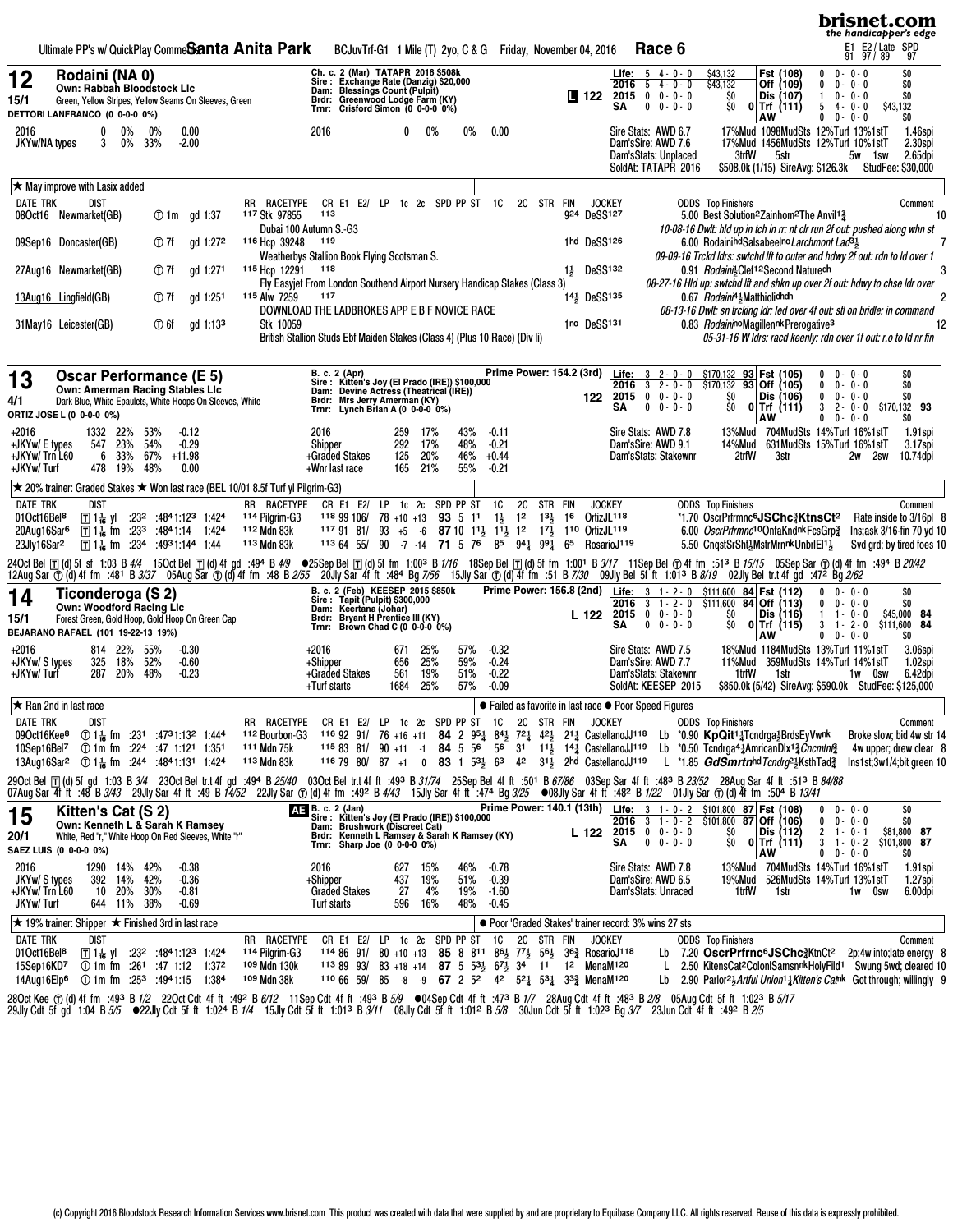|                                                    |                                          |                        |                           |                                                      |                                          | Ultimate PP's w/ QuickPlay Comme <b>Santa Anita Park</b>             |              |                                                                                                                                                                                    |                |       |                                                                |       |                       |                          |                          |                                          |           |         | BCJuvTrf-G1 1 Mile (T) 2yo, C & G Friday, November 04, 2016                                                                                                            |               |                             | Race 6                                    |                                               |     |                                               |    |                                                                                                                                                          |   |                                                                 | E1 E2/Late SPD<br>91 97/89 97 |     | brisnet.com<br>the handicapper's edge                                      |    |
|----------------------------------------------------|------------------------------------------|------------------------|---------------------------|------------------------------------------------------|------------------------------------------|----------------------------------------------------------------------|--------------|------------------------------------------------------------------------------------------------------------------------------------------------------------------------------------|----------------|-------|----------------------------------------------------------------|-------|-----------------------|--------------------------|--------------------------|------------------------------------------|-----------|---------|------------------------------------------------------------------------------------------------------------------------------------------------------------------------|---------------|-----------------------------|-------------------------------------------|-----------------------------------------------|-----|-----------------------------------------------|----|----------------------------------------------------------------------------------------------------------------------------------------------------------|---|-----------------------------------------------------------------|-------------------------------|-----|----------------------------------------------------------------------------|----|
| 16<br>20/1<br>SMITH MIKE E (23 4-4-3 17%)          | Harbour Master (NA 0)<br>Own: D P Racing |                        |                           |                                                      |                                          | Light Blue, Brown "dp," Brown Polka Dots On Sleeves,                 |              |                                                                                                                                                                                    | Brdr:<br>Trnr: |       | Mrs R F Johnson Houghton (GB)<br>Cassidy James M (26 1-3-6 4%) |       |                       |                          |                          |                                          |           |         | Sire: 2 (Apr) TATOCT 2015 \$80.6k Prime Power: 144.6 (10th)<br>Sire: = Harbour Watch (IRE) (=Acclamation (GB)) \$11,055<br>Dam: =Roodeye (GB) (Inchinor (GB))<br>L 122 |               | Life:<br>2016<br>2015<br>SA | $72 - - 2 - 0$<br>$0 \t 0 - 0 - 0$        | $2 - 2 - 0$<br>$0 - 0 - 0$                    | SO. | \$21,657 91 Fst (0X)<br>$$21,657$ 91 Off (0X) | AW | Dis (OX)<br>$$6,000$ 91 Trf (125*)                                                                                                                       | 0 | $0 - 0 - 0$<br>$0 - 0 - 0$<br>$1 - 1 - 0$<br>$2 - 2 - 0$<br>0 - | $0 - 0$                       |     | SO<br>\$13,877 91<br>\$21,338 91<br>\$319                                  |    |
| 2016<br>JKYw/NA types<br>JKYw/Trn L60<br>JKYw/Turf | 275<br>112<br>2<br>128                   | 16%<br>13%<br>0%<br>9% | 43%<br>38%<br>100%<br>34% |                                                      | $-0.62$<br>$-0.95$<br>$-2.00$<br>$-0.61$ |                                                                      |              |                                                                                                                                                                                    | 2016           |       | 1st start w/trn<br><b>Graded Stakes</b><br>2nd time Lasix      |       | 244<br>14<br>89<br>17 | 12%<br>14%<br>11%<br>12% | 35%<br>43%<br>31%<br>18% | $-0.08$<br>$-0.77$<br>$-0.29$<br>$-1.21$ |           |         |                                                                                                                                                                        |               |                             | Sire Stats: AWD 6.1<br>Dam'sSire: AWD 8.4 | Dam'sStats: Stksplaced<br>SoldAt: TATOCT 2015 |     | Mud<br>27%Mud<br>4trfW                        |    | 0MudSts<br>15MudSts 11%Turf<br>6str<br>\$80.6k (17/88) SireAvg: \$46.7k                                                                                  |   | 8%Turf                                                          | 7%1stT<br>6%1stT<br>5w        | 1sw | 0.44spi<br>$1.31$ spi<br>1.57dpi<br>StudFee: \$12,185                      |    |
|                                                    |                                          |                        |                           |                                                      |                                          |                                                                      |              |                                                                                                                                                                                    |                |       |                                                                |       |                       |                          |                          |                                          |           |         | ● Beaten by weaker in last race ● Poor trainer win% this meet                                                                                                          |               |                             |                                           |                                               |     |                                               |    |                                                                                                                                                          |   |                                                                 |                               |     |                                                                            |    |
| <b>DATE TRK</b>                                    | <b>DIST</b>                              |                        |                           |                                                      |                                          | Previously trained by Osborne Jamie (as of 10/10/2016): (0 0-0-0 0%) |              | RR RACETYPE                                                                                                                                                                        |                | CR E1 |                                                                | E2/IP | 1c                    | 2c                       | SPD PP ST                | 1C                                       | <b>2C</b> | STR FIN |                                                                                                                                                                        | <b>JOCKEY</b> |                             |                                           | <b>ODDS</b> Top Finishers                     |     |                                               |    |                                                                                                                                                          |   |                                                                 |                               |     | Comment                                                                    |    |
| 10Oct16SA9<br>10Sep16 Doncaster(GB)                | 1:332 1:332 1:334: 1:094 1:094 1:334     |                        |                           |                                                      |                                          | ① 1m gd 1:40 <sup>3</sup>                                            |              | 115 ZumaBeachL 100k <sup>115</sup> 82 95/ 88 +18 +9 <b>91</b> 912 <sup>11</sup> 11 <sup>13</sup> 9 <sup>5</sup> <sub>4</sub> 6 <sup>4</sup> <sub>4</sub> <sup>2</sup><br>Hcp 23496 |                |       |                                                                |       |                       |                          |                          |                                          |           |         | 4 <sup>33</sup> SmithME <sup>118</sup><br>2 <sup>1</sup> <sup>1</sup> SpencerJP <sup>133</sup>                                                                         |               |                             |                                           |                                               |     |                                               |    | 6.70 BigScor <sup>31</sup> <sub>4</sub> SncBm <sup>1</sup> <sub>3</sub> VntryByno<br>2.50 Khalidi <sup>1</sup> Harbour Masternk Maths Prize <sup>2</sup> |   |                                                                 |                               |     | Altered path out 1/16 12                                                   |    |
| 20Aug16 Sandown Park(GB)                           |                                          |                        |                           | (T) *7f                                              | sf 1:32                                  |                                                                      |              | <b>CHAMPAGNE POMMERY NURSERY HANDICAP</b><br>114 Hcp 9005<br>Omeir Travel Agency Nursery Handicap Stakes (Class 4)                                                                 |                | 118   |                                                                |       |                       |                          |                          |                                          |           |         | $12$ BakerG <sup>133</sup>                                                                                                                                             |               |                             |                                           |                                               |     |                                               |    | 2.75 Harbour Master <sup>21</sup> Mister Blue Sky <sup>21</sup> Serengeti Sky <sup>3</sup>                                                               |   |                                                                 |                               |     | 08-20-16 Hld up in detached last: stdy prog to trck ldng trio 2f out: shkn |    |
| 30Jly16                                            | Lingfield(GB)                            |                        |                           | $\textcircled{1}$ $\frac{7}{2}$ gd 1:30 <sup>3</sup> |                                          |                                                                      | 113 Stk 5208 | Olympic Betting At 188bet Median Auction Maiden Stakes (Class 6)                                                                                                                   |                | 118   |                                                                |       |                       |                          |                          |                                          |           |         | 1 <sup>33</sup> Barrylucy K <sup>121</sup>                                                                                                                             |               |                             |                                           |                                               |     |                                               |    | 2.75 Harbour Master <sup>33</sup> Magical Forest <sup>31</sup> Harmonise <sup>2</sup>                                                                    |   |                                                                 |                               |     | 07-30-16 Racd against rail: trckd ldr: gap appeared 3f out and led 2f out: |    |
| 22Jly16                                            | Newmarket(GB)                            |                        |                           | ① 6f                                                 |                                          | gd 1:124                                                             | 113 Stk 7874 | Adnams Ghost Ship Median Auction Maiden Stakes (Class 4) (Plus 10 Race)                                                                                                            |                | 116   |                                                                |       |                       |                          |                          |                                          |           |         | 21 BarryLK126                                                                                                                                                          |               |                             |                                           |                                               |     |                                               |    | 25.00 Fly At Dawn <sup>1</sup> Harbour MasterhdStanhope <sup>23</sup>                                                                                    |   |                                                                 |                               |     | 07-22-16 A.p: shkn up over 1f out: rdn: nt clr run and swtchd rt ins fnl f | 10 |
| 27Jun16 Wolverhampton(GB)                          |                                          |                        |                           | <b></b> ∆ *7f                                        | ft 1:30                                  |                                                                      | 112 Stk 6520 | Ebf Stallions Happy 10th Birthday Citipost Mail Maiden Stakes (Class 5)                                                                                                            |                | 112   |                                                                |       |                       |                          |                          |                                          |           | 44      |                                                                                                                                                                        |               | SpencerJP131                |                                           |                                               |     |                                               |    | 4.00 Euginio <sup>1</sup> Hurricane Rush <sup>3</sup> The Amber Fort <sup>21</sup>                                                                       |   |                                                                 |                               |     | 06-27-16 Trckd ldrs: shkn up over 1f out: edgd lft and styd on same pce in | 10 |
| 06Jun16 Royal Windsor(GB)                          |                                          |                        |                           | $\times$ 6f                                          |                                          | gd 1:14                                                              | 112 Alw 9345 | Daily Price Boosts At Ladbrokes Ebf Stallions Novice Stakes (Class 4) (Plus 10 Race)                                                                                               |                | 112   |                                                                |       |                       |                          |                          |                                          |           | 56      |                                                                                                                                                                        |               | BuickW <sup>128</sup>       |                                           |                                               |     |                                               |    | 10.00 Bin Battuta <sup>3</sup> 1 Sakurajima <sup>1</sup> 1 Big Lachie <sup>3</sup>                                                                       |   |                                                                 |                               |     | 06-06-16 Fractious bef ent stall and also in it: restrained s and hld up i |    |

29Oct SA 5f ft 1:024 H 79/90 22Oct SA 5f ft 1:02 H 30/56